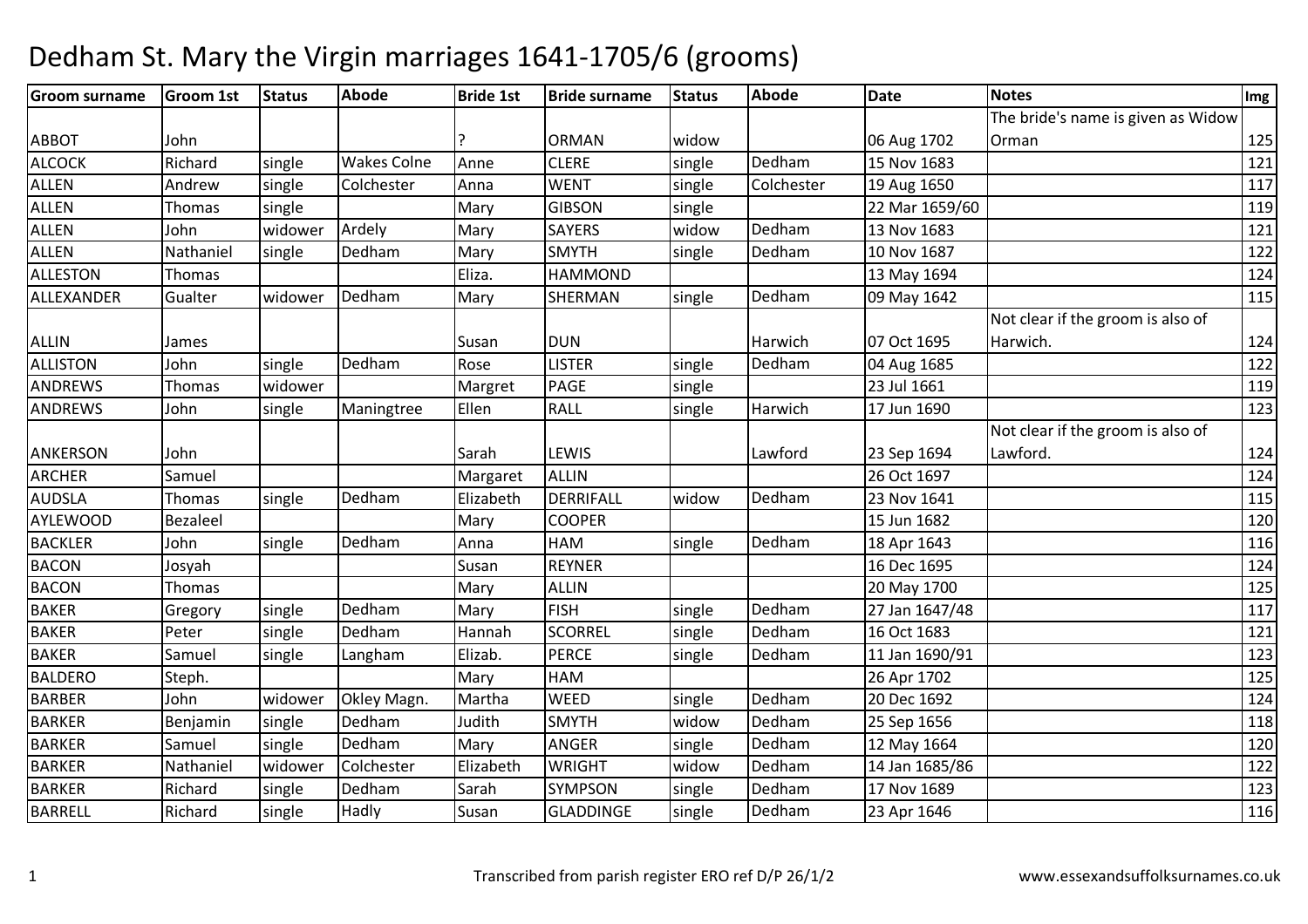| <b>Groom surname</b> | <b>Groom 1st</b> | Status  | <b>Abode</b>              | <b>Bride 1st</b> | <b>Bride surname</b> | <b>Status</b> | <b>Abode</b>    | <b>Date</b>    | <b>Notes</b>       | Img |
|----------------------|------------------|---------|---------------------------|------------------|----------------------|---------------|-----------------|----------------|--------------------|-----|
| <b>BARTON</b>        | Thomas           | single  | Dedham                    | Joanna           | HAM                  | single        | Dedham          | 11 Oct 1660    | Married at Langham | 119 |
| <b>BARTON</b>        | Stephen          | widower | Dedham                    | Elizabeth        | <b>COLTON</b>        | widow         | Dedham          | 13 Nov 1683    |                    | 121 |
| <b>BARTON</b>        | Franc.           |         |                           | Eliz.            | <b>HAM</b>           |               |                 | 11 Apr 1699    |                    | 124 |
| <b>BARTON</b>        | John             |         |                           | Margt.           | <b>HOWARD</b>        |               |                 | 08 Apr 1703    |                    | 125 |
| <b>BATT</b>          | John             | widower | Dedham                    | Mary             | <b>ROBERSON</b>      | single        | Dedham          | 27 Jun 1655    |                    | 118 |
| <b>BENNETTLAND</b>   | Robert           |         |                           | Alice            | <b>THOMPSON</b>      |               |                 | 27 Dec 1694    |                    | 124 |
| <b>BENTLY</b>        | Bezaleell        | single  | Dedham                    | Elizabeth        | <b>BROWEN</b>        | single        | Dedham          | 31 Oct 1650    |                    | 117 |
| <b>BIBBY</b>         | Thomas           |         |                           | Susan            | <b>MARTYN</b>        |               |                 | 27 Jun 1695    |                    | 124 |
|                      |                  |         |                           |                  |                      |               | Stratford,      |                |                    |     |
| <b>BIRD</b>          | John             | widower | Dedham                    | Mary             | <b>TOMPSON</b>       | widow         | Suffolk         | 01 Apr 1656    |                    | 118 |
| <b>BLOSSE</b>        | Nathaniell       | single  | Dedham                    | Lidia            | <b>COOPER</b>        | single        | Dedham          | 16 Oct 1642    |                    | 115 |
| <b>BLOSSE</b>        | John             | single  | Dedham                    | Anna             | <b>STEVENS</b>       | single        | Dedham          | 21 Apr 1647    |                    | 117 |
| <b>BLOSSE</b>        | William          | single  | Dedham                    | Martha           | <b>COUPER</b>        | single        | Dedham          | 24 Feb 1660/61 |                    | 119 |
| <b>BLUMFEILD</b>     | John             | single  | Felsted                   | Susan            | <b>HOW</b>           | single        | Dedham          | 02 Jan 1661/62 |                    | 119 |
| <b>BOWLER</b>        | Stephen          | single  | Dedham                    | Jane             | <b>SEAMANS</b>       | single        | Dedham          | 13 Jan 1664/65 |                    | 120 |
| <b>BOWTLE</b>        | Henry            |         | Bricklesea                | Mary             | <b>CHAPLYN</b>       |               | Bildeston       | 24 Aug 1698    |                    | 124 |
| <b>BRABROOKE</b>     | Edmund           |         |                           | Mary             | <b>ROOKE</b>         |               |                 | 26 Mar 1695    |                    | 124 |
| <b>BRADSTREET</b>    | Symon            |         |                           | Miriam           | <b>HAM</b>           |               |                 | 18 Aug 1697    |                    | 124 |
| <b>BRANSON</b>       | Stephen          | single  | Dedham                    | Sarah            | <b>TALWOOD</b>       | single        | Dedham          | 07 Apr 1687    |                    | 122 |
| <b>BRAYBROOK</b>     | Edmond           | widower | Dedham                    | Sarah            | <b>CLERK</b>         | widow         | Dedham          | 30 Sep 1691    |                    | 124 |
| <b>BRETT</b>         | John             | widower | <b>Boxted</b>             | Sarah            | <b>PETTETT</b>       | single        | Dedham          | 21 Sep 1649    |                    | 117 |
|                      |                  |         | Little Corneth,           |                  |                      |               | Little Corneth, |                |                    |     |
| <b>BRINKLY</b>       | Peter            | single  | Suffolk                   | Mary             | <b>REVE</b>          | single        | Suffolk         | 01 Apr 1684    |                    | 121 |
| <b>BROWEN</b>        | Robert           | widower | Dedham                    | Elizabeth        | <b>WITTUM</b>        | single        | Dedham          | 30 Sep 1641    |                    | 115 |
| <b>BROWEN</b>        | Thomas           | single  | Dedham                    | Sarah            | <b>HUDSON</b>        | single        | Dedham          | 25 Mar 1647    |                    | 117 |
| <b>BROWNE</b>        | Thomas           | single  | Dedham                    | Martha           | <b>RIVETT</b>        | single        | Dedham          | 28 Dec 1682    |                    | 120 |
| <b>BROWNSMITH</b>    | Robert           |         | Dedham                    | Elizabeth        | <b>HUTCHASIN</b>     |               | Dedham          | 23 Nov 1692    |                    | 124 |
| <b>BRUCE</b>         | John             |         |                           | Susan            | <b>COLLINS</b>       |               |                 | 22 Apr 1701    |                    | 125 |
| <b>BULLOCK</b>       | James            | widower | Dedham                    | Susan            | <b>SELLY</b>         | single        | Ardely          | 11 Sep 1683    |                    | 121 |
| <b>BURCHLY</b>       | James            |         | St. James',<br>Colchester | Mary             | <b>GIPPS</b>         |               | Fering          | 07 Aug 1699    |                    | 125 |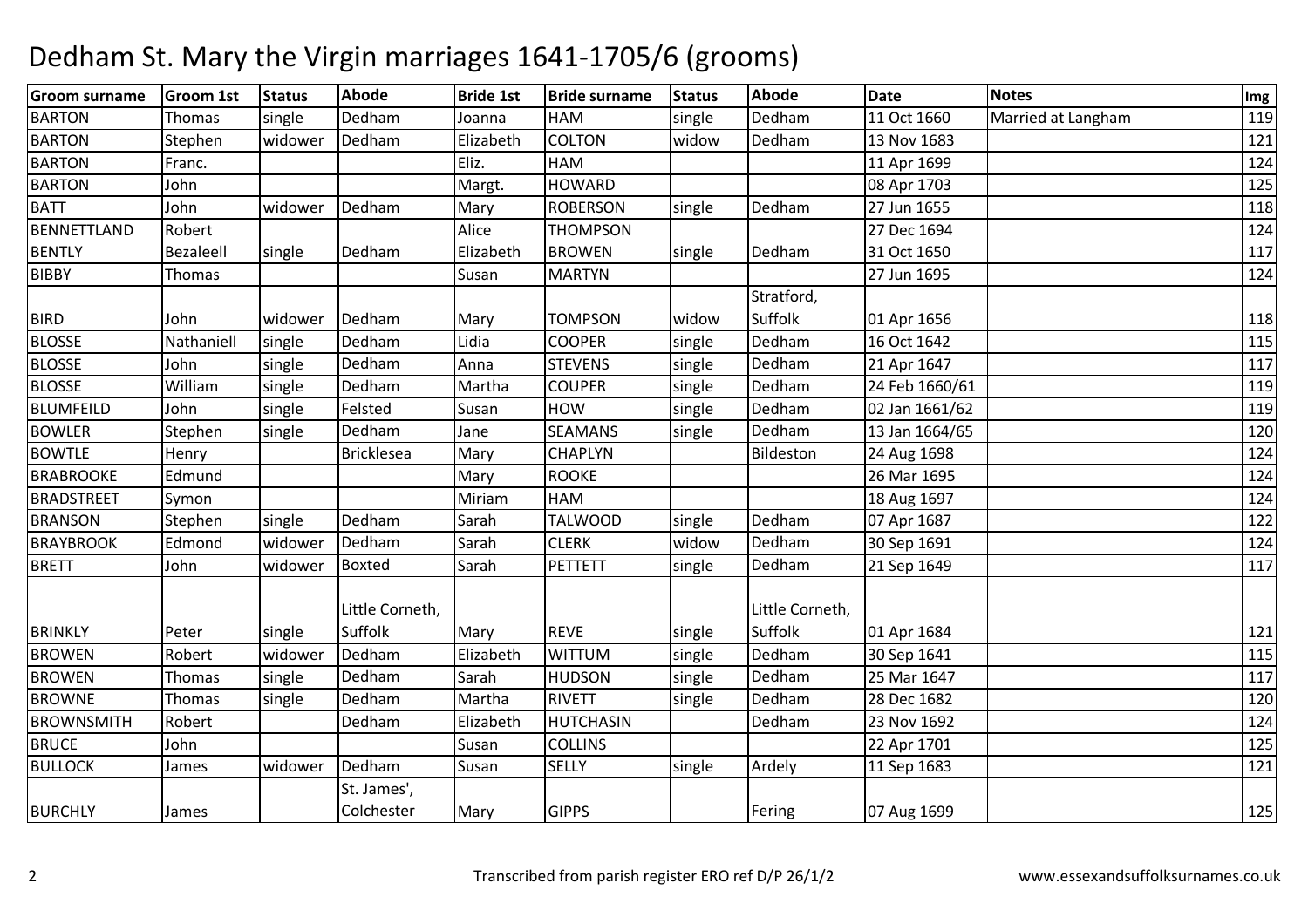| Groom surname     | <b>Groom 1st</b> | <b>Status</b> | Abode                 | <b>Bride 1st</b> | <b>Bride surname</b> | <b>Status</b> | Abode             | <b>Date</b>    | <b>Notes</b>                        | Img |
|-------------------|------------------|---------------|-----------------------|------------------|----------------------|---------------|-------------------|----------------|-------------------------------------|-----|
| <b>BURROUGHS</b>  | Nath.            |               |                       | Mary             | <b>STRANGE</b>       |               |                   | 18 Jul 1700    |                                     | 125 |
| <b>BURTON</b>     | Benj.            |               |                       | Susan            | HAM                  |               |                   | 24 Apr 1701    |                                     | 125 |
| <b>BUTLER</b>     | Isaac            | widower       | Dedham                | Rachel           | <b>SMYTH</b>         | single        | Dedham            | 26 Jun 1684    |                                     | 122 |
| <b>BUTLER</b>     | William          | widower       | Dedham                | Hannah           | <b>HOW</b>           | single        | Dedham            | 18 Sep 1690    |                                     | 123 |
| <b>BUTLER</b>     | <b>Isaack</b>    |               |                       | Eliz.            | <b>BROWN</b>         |               |                   | 09 Oct 1698    |                                     | 124 |
| <b>BUTLER</b>     | Joseph           |               |                       | Sarah            | <b>GLESON</b>        |               |                   | 08 Oct 1704    |                                     | 125 |
| <b>CANDELLER</b>  | John             | single        | Dedham                | Susan            | <b>DEACON</b>        | single        | Dedham            | 03 Feb 1641/42 |                                     | 115 |
| <b>CARDINALL</b>  | Charles          | single        | Colchester            | Sarah            | <b>MASON</b>         | single        | Dedham            | 23 Jan 1661/62 |                                     | 119 |
| <b>CARRINGTON</b> | Abraham          | widower       | <b>Bradfield</b>      | Rose             | <b>SALMON</b>        | single        | <b>Bradfield</b>  | 28 Aug 1705    |                                     | 125 |
| <b>CARTER</b>     | John             | single        | Dedham                | Abigaill         | <b>BARKER</b>        | single        | Dedham            | 30 Jul 1646    |                                     | 116 |
| <b>CARTER</b>     | Joseph           |               |                       | Elizab.          | <b>THURLOE</b>       |               |                   | 17 Jan 1694/95 |                                     | 124 |
| <b>CHACE</b>      | William          | single        | Wivenho               | Elizabeth        | <b>WARNER</b>        | single        |                   | 28 Aug 1656    |                                     | 118 |
|                   |                  |               |                       |                  |                      |               |                   |                | Both of Bricklesea, an old spelling |     |
| <b>CHANDLER</b>   | Thomas           | single        | <b>Bricklesea</b>     | Sarah            | <b>ALLEN</b>         | single        | <b>Bricklesea</b> | 10 Apr 1684    | of Brightlingsea.                   | 121 |
|                   |                  |               |                       |                  |                      |               | St. James',       |                | Bride's marital status not in       |     |
| <b>CHAPLIN</b>    | John             | single        | Langham               | Martha           | <b>MARTINDALE</b>    |               | Colchester        | 18 Sep 1693    | register.                           | 124 |
| <b>CHAPLYN</b>    | Abraham          |               | Colchester            | Hannah           | <b>HUNNOCKS</b>      |               | Dedham            | 25 Jun 1688    |                                     | 123 |
| <b>CHASE</b>      | Phillip          | single        | Dedham                | Amy              | <b>MAY</b>           | single        | Dedham            | 11 Sep 1642    |                                     | 115 |
| <b>CHASE</b>      | Edmund           |               |                       | Anne             | PILBOROW             |               |                   | 19 Apr 1681    |                                     | 120 |
| <b>CHASE</b>      | Edm.             |               |                       | Hannah           | LAMBERT              |               |                   | 22 Jun 1697    |                                     | 124 |
| <b>CHESNALL</b>   | Henry            |               |                       | Susan            | <b>KERRIDG</b>       |               |                   | 13 Jun 1694    |                                     | 124 |
| <b>CHIGNALL</b>   | Nathaniel        | widower       | Layer de la Hay Sarah |                  | <b>BRETT</b>         | widow         | Dedham            | 10 Jul 1656    |                                     | 118 |
| <b>CHILVER</b>    | John             | single        | Dedham                | Mary             | <b>COMPLIN</b>       | single        | Stratford         | 05 Mar 1645/46 |                                     | 116 |
| <b>CLARK</b>      | Edward           | single        | Dedham                | Mary             | GAYWARD              | single        | Dedham            | 04 Oct 1664    |                                     | 120 |
|                   |                  |               | Monksely,             |                  |                      |               |                   |                |                                     |     |
| <b>CLARKE</b>     | Edward           | single        | Suffolk               | Ellen            | <b>LUFFKIN</b>       | single        | Dedham            | 29 May 1684    |                                     | 121 |
|                   |                  |               |                       |                  |                      |               |                   |                |                                     |     |
|                   |                  |               |                       |                  |                      |               |                   |                | Both of Dulliland - possibly        |     |
| <b>CLARKE</b>     | Anthony          |               | Dulliland             | Martha           | <b>DAVY</b>          |               | Dulliland         | 30 Aug 1694    | Donyland (East or West not clear).  | 124 |
| <b>CLEERE</b>     | Bennett          | single        | Ipswich               | Elizabeth        | <b>FENN</b>          | single        | Dedham            | 07 Dec 1648    |                                     | 117 |
| <b>CLEMENS</b>    | George           | single        | Dedham                | Sarah            | <b>BUTCHER</b>       | single        | Dedham            | 30 Apr 1685    |                                     | 122 |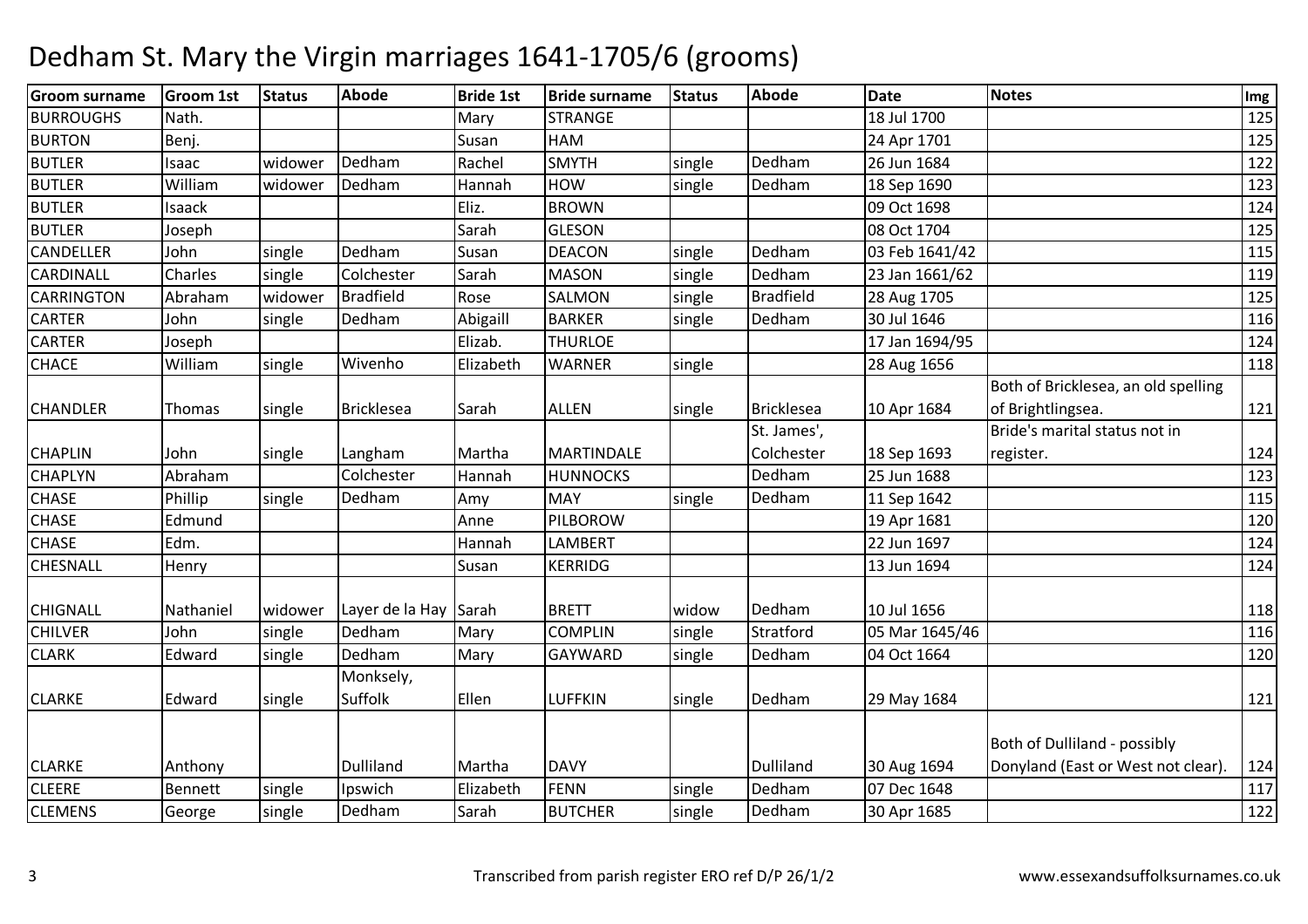| <b>Groom surname</b> | <b>Groom 1st</b> | <b>Status</b> | Abode       | <b>Bride 1st</b> | <b>Bride surname</b> | <b>Status</b> | <b>Abode</b> | <b>Date</b>    | <b>Notes</b>                                                                                                                                                                                                     | Img |
|----------------------|------------------|---------------|-------------|------------------|----------------------|---------------|--------------|----------------|------------------------------------------------------------------------------------------------------------------------------------------------------------------------------------------------------------------|-----|
| <b>CLOVER</b>        | James            | widower       | Stratford   | Martha           | HAM                  |               | Dedham       | 11 Oct 1660    | Married at Langham                                                                                                                                                                                               | 119 |
| <b>COCKERRELL</b>    | John             | single        | Dedham      | Sarah            | <b>BACKLER</b>       | single        | Dedham       | 17 Sep 1644    |                                                                                                                                                                                                                  | 116 |
| <b>COE</b>           | Stephen          | widower       | Manningtree | Sarah            | <b>BARKER</b>        | widow         | Dedham       | 03 Jul 1705    |                                                                                                                                                                                                                  | 125 |
| <b>COLE</b>          | Daniell          | single        | Dedham      | Anna             | <b>BRUMWELL</b>      | single        | Dedham       | 03 Jan 1649/50 |                                                                                                                                                                                                                  | 117 |
| <b>COLE</b>          | <b>Thomas</b>    | single        | Dovercourt  | Mary             | <b>WHITING</b>       | single        | Dedham       | 12 Oct 1657    |                                                                                                                                                                                                                  | 118 |
| <b>COLE</b>          | Tho.             |               |             | Hannah           | <b>MARTYN</b>        |               |              | 19 May 1697    |                                                                                                                                                                                                                  | 124 |
| <b>COLE</b>          | John             |               |             | Sarah            | <b>EATON</b>         |               |              | 21 Jun 1702    |                                                                                                                                                                                                                  | 125 |
| <b>COLEMAN</b>       | <b>Thomas</b>    | single        | Dedham      | Elizabeth        | <b>WOOD</b>          | widow         | Dedham       | 30 Mar 1690    |                                                                                                                                                                                                                  | 123 |
|                      |                  |               | St. Mary    |                  |                      |               |              |                |                                                                                                                                                                                                                  |     |
|                      |                  |               | Magdalen's, |                  |                      |               | Trinity,     |                |                                                                                                                                                                                                                  |     |
| <b>COLEMAN</b>       | John             | single        | Colchester  | Rebecca          | <b>LUMPKIN</b>       | single        | Colchester   | 07 Apr 1691    |                                                                                                                                                                                                                  | 123 |
| <b>COOK</b>          | John             |               | Lawford     | Abigail          | <b>BLOOMFIELD</b>    |               |              | 23 Mar 1703/4  |                                                                                                                                                                                                                  | 125 |
| <b>COOKE</b>         | John             | widower       | Dedham      | Martha           | PETFIELD             | single        | Dedham       | 05 May 1681    |                                                                                                                                                                                                                  | 120 |
| <b>COOPER</b>        | Samuell          | single        | Dedham      | Anna             | <b>FENNE</b>         | single        | Dedham       | 20 Nov 1645    |                                                                                                                                                                                                                  | 116 |
|                      |                  |               |             |                  |                      |               | Crofeild,    |                |                                                                                                                                                                                                                  |     |
| <b>COTTON</b>        | Steven           | single        | Dedham      | Frances          | <b>COOK</b>          | single        | Suffolk      | 01 Apr 1657    |                                                                                                                                                                                                                  | 118 |
| <b>COWEL</b>         | James            |               |             | Elizab.          | <b>COWTON</b>        |               |              | 21 Oct 1694    |                                                                                                                                                                                                                  | 124 |
| COWEL                | Joshuah          |               |             | Mary             | <b>BAXTER</b>        |               |              | 07 Apr 1700    |                                                                                                                                                                                                                  | 125 |
| <b>COWPER</b>        | Samuel           |               |             | Susan            | <b>ORMAN</b>         |               |              | 10 Jun 1694    |                                                                                                                                                                                                                  | 124 |
|                      |                  |               |             |                  |                      |               |              |                | Not clear if the groom is also of                                                                                                                                                                                |     |
| <b>COX</b>           | Willm.           |               |             | Judith           | <b>BAXTER</b>        |               | Manningtree  | 11 Dec 1694    | Manningtree.                                                                                                                                                                                                     | 124 |
|                      |                  |               |             |                  |                      |               |              |                | Heith is presumbly the area now<br>known as "Hythe". It's "the Heith<br>parish" in the register - presumably<br>St Leonard-at-the-Hythe. Some<br>records say "Heath" instead of<br>'Hythe". The spelling "Heith" |     |
|                      |                  |               | Heith,      |                  |                      |               | Heith,       |                | probably shows the placename                                                                                                                                                                                     |     |
| <b>COXE</b>          | Edward           | single        | Colchester  | Alice            | <b>SLOMAN</b>        | single        | Colchester   | 21 Dec 1683    | moving from Heath to Heith.                                                                                                                                                                                      | 121 |
| <b>CRANE</b>         | Caleb            | widower       | Dedham      | Anne             | CRECQUO              | widow         | Dedham       | 03 Jul 1683    |                                                                                                                                                                                                                  | 121 |
| <b>CRESSWEL</b>      | Henry            |               |             | Aquila           | <b>CURTISS</b>       |               |              | 16 Oct 1695    |                                                                                                                                                                                                                  | 124 |
|                      |                  |               |             |                  |                      |               |              |                |                                                                                                                                                                                                                  |     |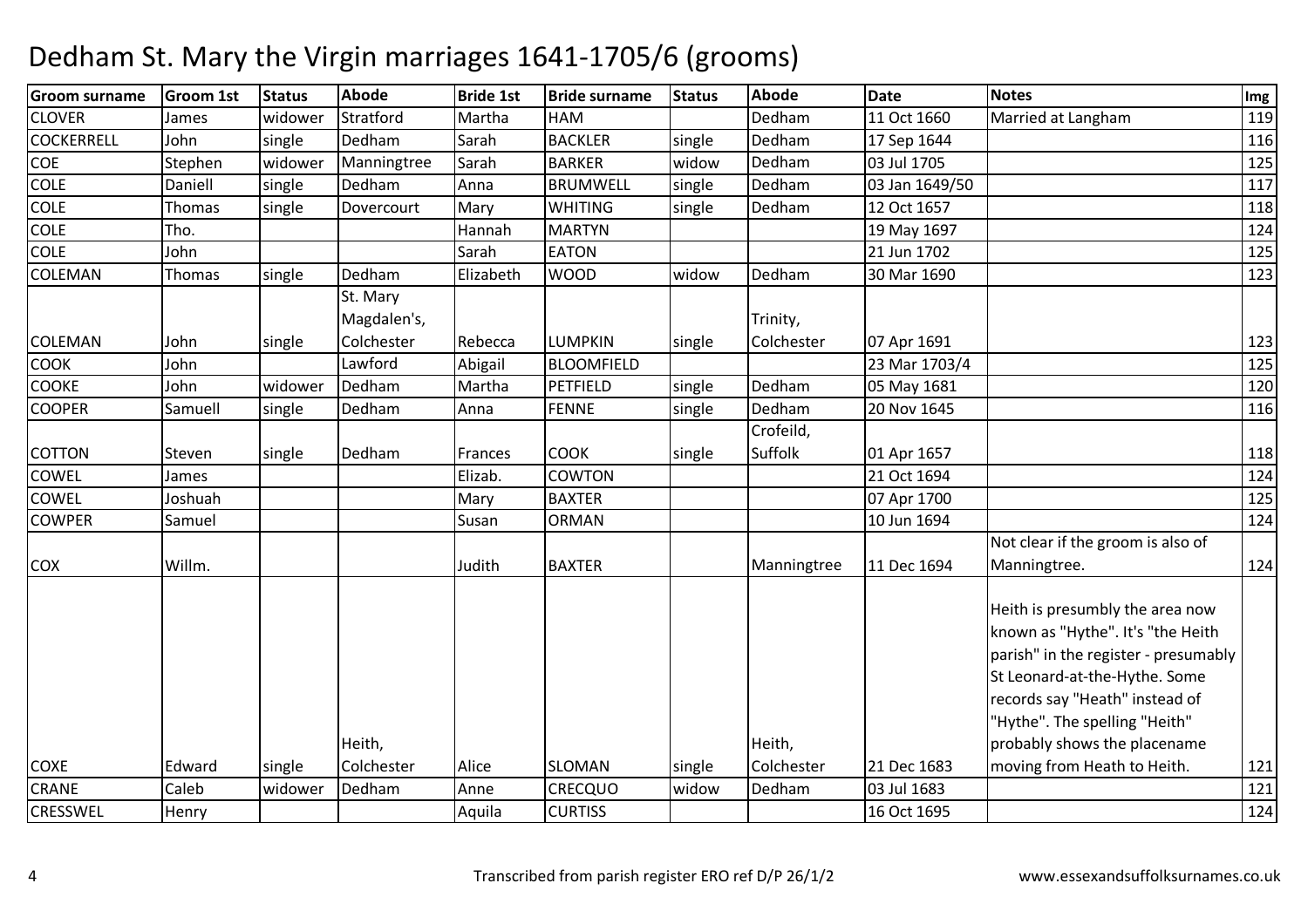| <b>Groom surname</b> | <b>Groom 1st</b> | <b>Status</b> | <b>Abode</b>    | <b>Bride 1st</b> | <b>Bride surname</b> | <b>Status</b> | Abode              | <b>Date</b>    | <b>Notes</b>                       | Img |
|----------------------|------------------|---------------|-----------------|------------------|----------------------|---------------|--------------------|----------------|------------------------------------|-----|
| <b>CRESSY</b>        | John             | widower       | Dovercourt      | Mary             | <b>CLERK</b>         | widow         | Ramsey             | 18 Sep 1690    |                                    | 123 |
| <b>CROSS</b>         | Tim.             |               |                 | Rose             | <b>ALLESTON</b>      |               |                    | 11 Apr 1697    |                                    | 124 |
| <b>CROSS</b>         | Sam.             |               |                 | Sarah            | <b>BLOMFIELD</b>     |               |                    | 01 May 1700    |                                    | 125 |
|                      |                  |               |                 |                  |                      |               |                    |                | The bride's name is given as Widow |     |
| <b>CROSS</b>         | Benj.            |               |                 |                  | <b>WATTS</b>         | widow         |                    | 06 Jul 1701    | Watts.                             | 125 |
| <b>CROSSE</b>        | Samuel           | single        | Dedham          | Elizabeth        | <b>JENNINGS</b>      | single        | Dedham             | 21 Jan 1685/86 |                                    | 122 |
|                      |                  |               |                 |                  |                      |               |                    |                | Married at Langham. The groom is   |     |
| <b>CROUCH</b>        | Charles          | single        |                 | Mary             | <b>ALEFOUNDER</b>    | single        |                    | 23 Oct 1661    | Mr Charles Crouch.                 | 119 |
| <b>CULLY</b>         | Alexander        | single        | Dedham          | Anne             | ANGIER               | single        | Dedham             | 18 Oct 1705    |                                    | 125 |
| <b>CULPECK</b>       | Samuel           |               |                 | Susan            | <b>RUDKYN</b>        |               |                    | 01 Nov 1703    |                                    | 125 |
| <b>DARBY</b>         | Thomas           | widower       | Dedham          | Susan            | <b>ELINNETT</b>      | single        | Dedham             | 02 Dec 1641    |                                    | 115 |
| <b>DAVY</b>          | John             | widower       | Dedham          | Anna             | <b>MULLES</b>        | single        | Dedham             | 02 Nov 1643    |                                    | 116 |
| <b>DAVY</b>          | Henry            | single        |                 | Martha           | <b>SHERMAN</b>       | single        |                    | 19 Jun 1656    | <b>Married at Colchester</b>       | 118 |
| <b>DAVY</b>          | Clement          | widower       | Dedham          | Mary             | <b>SIDAH</b>         | widow         | Dedham             | 09 Jun 1659    |                                    | 119 |
| <b>DAVY</b>          | John             | single        |                 | Susan            | <b>SHARPE</b>        | single        |                    | 12 Apr 1660    |                                    | 119 |
| <b>DAVY</b>          | George           |               | East Bergholt   | Anne             | <b>DINNINGHAM</b>    |               | Dedham             | 26 Nov 1704    |                                    | 125 |
| <b>DAY</b>           | Henry            | single        | Dedham          | Mary             | <b>FRENCH</b>        | single        | Dedham             | 09 Sep 1641    |                                    | 115 |
|                      |                  |               | St. Buttolph's, |                  |                      |               |                    |                |                                    |     |
| <b>DEACON</b>        | Joseph           | widower       | Colchester      | Abigaill         | PRIGGE               | widow         | Dedham             | 12 Dec 1650    |                                    | 117 |
|                      |                  |               |                 |                  |                      |               | St. Peter's,       |                |                                    |     |
| <b>DEACON</b>        | Daniel           | single        | Dedham          | Abigail          | <b>COLE</b>          |               | Ipswich            | 02 Apr 1657    |                                    | 118 |
| <b>DEAKES</b>        | John             | widower       | Dedham          | Sarah            | <b>BIRD</b>          | single        | Dedham             | 14 Jun 1691    |                                    | 123 |
| <b>DEATH</b>         | Parker           |               |                 | Martha           | <b>SHERMAN</b>       |               |                    | 06 Nov 1698    |                                    | 124 |
| <b>DEEKES</b>        | Francis          |               |                 | Mary             | <b>FREEMAN</b>       |               |                    | 09 May 1694    |                                    | 124 |
| <b>DEEKS</b>         | John             | single        | Dedham          | Rose             | <b>NELSON</b>        | single        | Dedham             | 23 Sep 1688    |                                    | 123 |
| <b>DISNY</b>         | Thomas           | widower       | Dedham          | Mary             | <b>MASCALL</b>       | single        | Dedham             | 10 Feb 1684/85 |                                    | 122 |
| <b>DOUDELL</b>       | John             | widower       | Dedham          | Hanna            | <b>SHINGLEWOOD</b>   | single        | Dedham             | 23 Mar 1654/55 |                                    | 118 |
| <b>DOWNES</b>        | Caleb            | single        | Dedham          | Martha           | <b>BOWTELL</b>       | single        | Dedham             | 21 Jul 1647    |                                    | 117 |
| <b>DOWNS</b>         | John             | widower       | Emsted          | Abigail          | <b>HYAM</b>          | single        | Dedham             | 12 Oct 1686    |                                    | 122 |
| <b>DRAN</b>          | Anth.            |               |                 | Eliz.            | LAYMAN               |               |                    | 01 Oct 1701    |                                    | 125 |
| <b>DURRANT</b>       | James            |               |                 | Susan            | <b>MUNFORD</b>       |               |                    | 14 Jun 1694    |                                    | 124 |
| <b>DYER</b>          | John             | single        | Harwich         | Elizabeth        | <b>TAYLOR</b>        | single        | <b>Great Okely</b> | 20 Sep 1683    |                                    | 121 |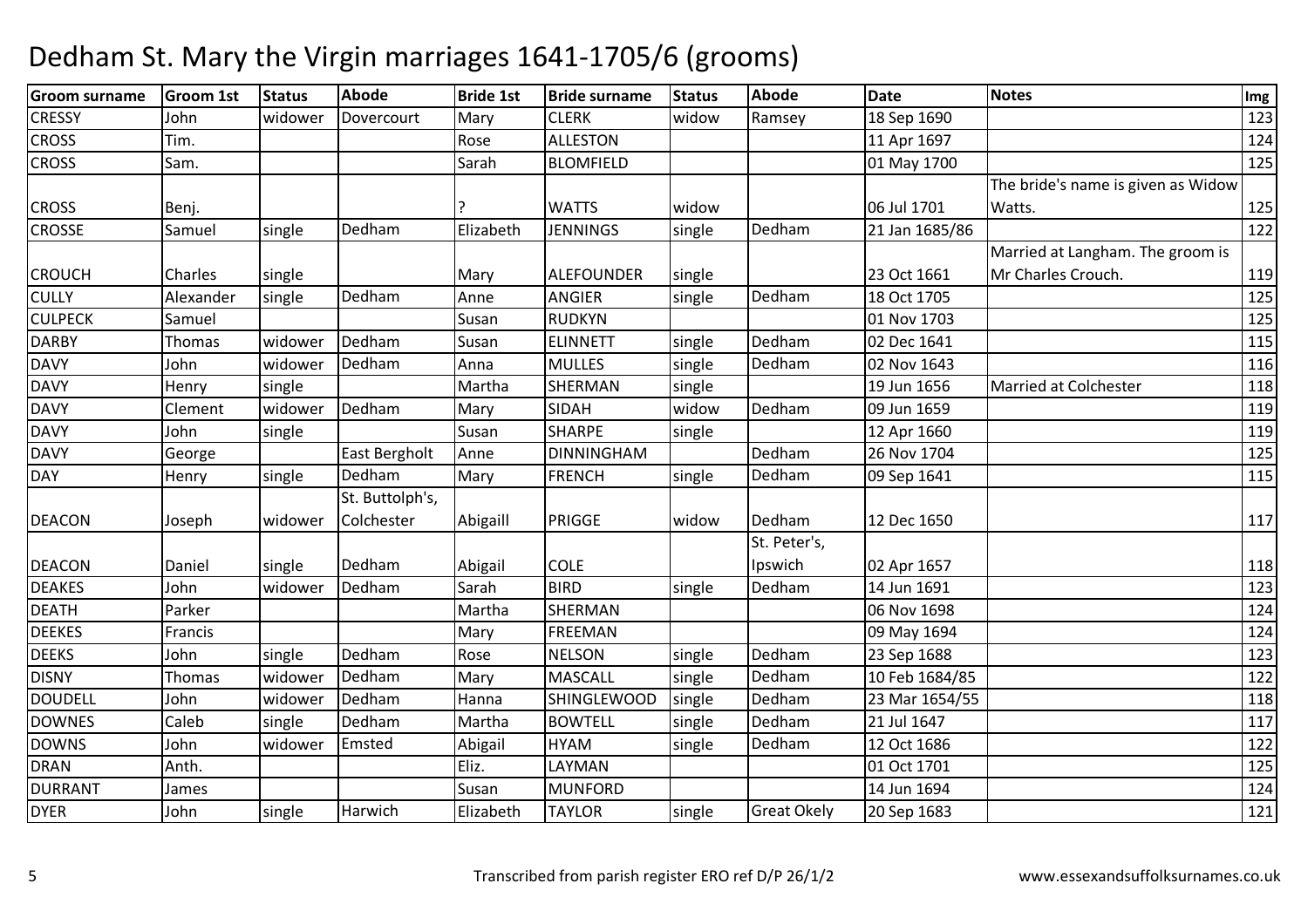#### **Groom surname Groom 1st Status Abode Bride 1st Bride surname Status Abode Date Notes Img** DYER Symon Symon Symon Superintendent Sarah LUGAR LUGAR 05 Nov 1701<br>MILLS 01 Sep 1700 At the start of 1701 burials. Could be 1700 instead? <sup>125</sup>125 ELLISTONN Edw. 2125 FARROWw John John Sarah MOLL 22 Apr 1701 125<br>John Sixals Pedham Susan UESKEOPP sixals Pedham 23 May 1644 FENNN John single Dedham m Susan HECKFORD single Dedham 23 May 1641 115<br>115 FENNEHenry single Dedham Hester SHERMAN single Dedham 25 Mar 1647 <sup>117</sup> FENNE JohnJohn widower Dedham<br>Rob. single m Anna THORPE single Dedham 19 Aug 1647 1117<br>117 FINSEsingle Mary **STRATIN** N | single | 25 Feb 1665/66 | 120 FIRMANEdward widower Dedham<br>Edward m Elizabeth WAFFORD widow Dedham 09 Feb 1647/48 1117<br>117 FISH Edward Sarah BIDES 16 Aug 1647 <sup>117</sup> FISHERR Edmond single Dedham m Susan BRANSTON single Dedham 21 Jul 1659 119 FISHER John single Dedham m Ann HAWARD single St. Matthew's, IpswichIpswich 17 Aug 1693<br>Dedham 13 Apr 1686 <sup>124</sup> FOSTERRichard single Dedham<br>Robert single Dedham m Elizabeth BARTON single Dedham 13 Apr 1686 1222<br>1922 - Elizabeth BARTON single Dedham 13 Apr 1686 FREEMANN Robert single Dedham m Hannah HUDSON single Dedham 05 Mar 1689/90 123 m FROST Henry single Dedhamm Anna FISH spinster Dedham 26 Oct 1648 117<br>The Second Contract of the Contract of the Second Contract of the Contract of the Contract of the Contract of FROSTHenry single Dedham Elizabeth JENNERY widow Dedham 30 Jul 1689 <sup>123</sup> FROST James Junes Grace LOW  $W$  Ardly 17 Oct 1695 Not clear if the groom is also of Ardleigh. 124118 FULLERR Thomas single Dedham m Anna BIGS single Hadley 12 Apr 1655 118 118 GAROD John widower ? ROLFE widow Jo9 May 1667 Bride's name given as The Widow Rolfee 120 GARROD Jerom widower Wittum, Essex Elizabeth CARTWRIGHT widowwidow Stratford, Suffolk 12 Jul 1641w 29 Jan 1665/66 120 120 Groom's abode presumably Witham. 115120 **GARUD** D John single Sarah HARTT widow GARWOODMartin widower Dedham<br>Thomas Pricilla SHERMAN single Dedham 25 Mar 1658 <sup>118</sup> GARWOODD Thomas National Margaret DUCCAT 124 GARWOOD John ? CANDLER widow 05 Sep 170304 Nov 1685 The bride's name is given as Widdow Candler <sup>125</sup>122 **GEES**  Edwardsingle Dedham **Dedham Hannah HAM**<br>Brantham Marv ALLEN M single Dedham 04 Nov 1685 122<br>
Shi bada badhara 26 Nov 1795 122 **GENTRY**  Williamm widower Brantham Mary ALLEN single Dedham 26 Nov 1705 125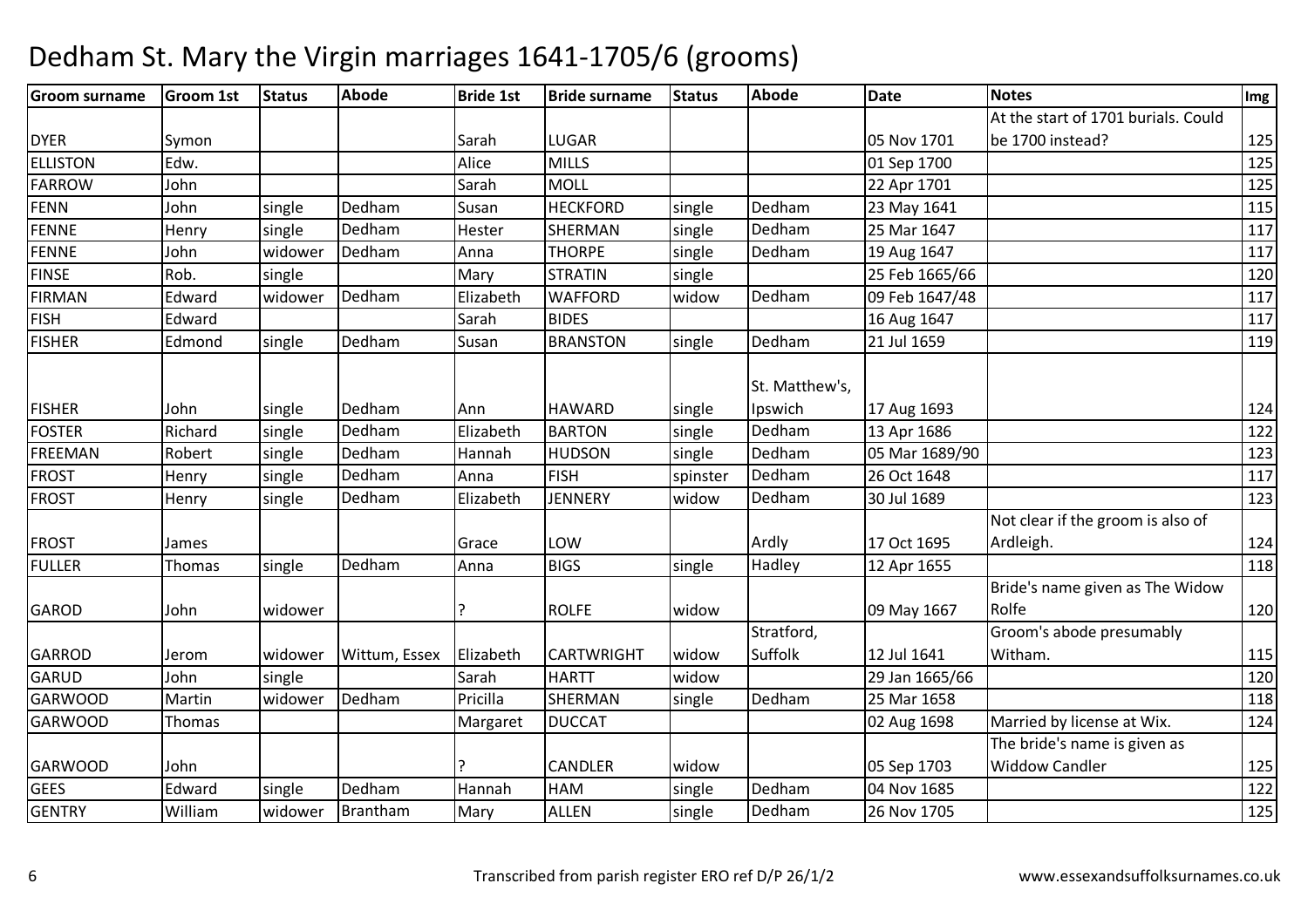| <b>Groom surname</b> | <b>Groom 1st</b> | <b>Status</b> | Abode           | <b>Bride 1st</b> | <b>Bride surname</b> | <b>Status</b> | <b>Abode</b>  | <b>Date</b>    | <b>Notes</b>                      | $\lfloor \mathsf{Img} \rfloor$ |
|----------------------|------------------|---------------|-----------------|------------------|----------------------|---------------|---------------|----------------|-----------------------------------|--------------------------------|
| <b>GILSON</b>        | John             | single        | Dedham          | Elizabeth        | <b>GIBSON</b>        | single        | Dedham        | 13 Oct 1664    |                                   | 120                            |
| <b>GINNINGS</b>      | John             | single        | Dedham          | Margaret         | <b>LUFKIN</b>        | single        | Dedham        | 18 Sep 1663    |                                   | 120                            |
| <b>GIRLING</b>       | Anthony          | single        | Dedham          | Elizabeth        | <b>BRIDGE</b>        | single        | Dedham        | 14 Aug 1662    |                                   | 119                            |
| <b>GLADDEN</b>       | Thomas           | single        | East Bergholt   | Hanna            | <b>HEDGE</b>         | single        | East Bergholt | 10 Jun 1662    |                                   | 119                            |
| GLANFIELD            | Abraham          | single        | Stratford       | Mary             | <b>NEWMAN</b>        | single        | Dedham        | 03 May 1705    |                                   | 125                            |
| <b>GODDARD</b>       | John             |               |                 | Hannah           | <b>HIGHAM</b>        |               |               | 18 May 1704    |                                   | 125                            |
| <b>GOFF</b>          | Samuell          | single        | Dedham          | l An             | <b>INGOLSBY</b>      | single        | Dedham        | 25 Dec 1661    | Married at Lawford                | 119                            |
| <b>GOFF</b>          | Reynald          |               |                 | Marg.            | SALMON               |               |               | 15 Apr 1697    |                                   | 124                            |
|                      |                  |               |                 |                  |                      |               |               |                | Not clear if the groom is also of |                                |
| <b>GOLDING</b>       | Matthew          |               |                 | Sarah            | <b>COWELL</b>        |               | Dedham        | 22 Oct 1699    | Dedham.                           | 125                            |
| <b>GOLDING</b>       | Matthew          |               |                 | Clemens          | SQUIRRIL             |               |               | 19 Jun 1704    |                                   | 125                            |
| <b>GOODRICH</b>      | John             | single        | Dedham          | Dorathy          | <b>HOW</b>           | single        | Dedham        | 15 May 1645    |                                   | 116                            |
| <b>GOSLIN</b>        | Thomas           | widower       | Dedham          | Mary             | <b>MANHOOD</b>       | widow         | Dedham        | 08 Aug 1689    |                                   | 123                            |
|                      |                  |               |                 |                  |                      |               |               |                | Bride is of Dedham - not clear if |                                |
| <b>GOSLYN</b>        | Benjamin         | single        |                 | Mary             | <b>WATS</b>          | single        | Dedham        | 09 Sep 1686    | groom is too.                     | 122                            |
| <b>GOSTLING</b>      | Thomas           | single        | Dedham          | Mary             | <b>GARWOOD</b>       | single        | Dedham        | 11 Jun 1691    |                                   | 123                            |
|                      |                  |               | St. Magdalen's, |                  |                      |               |               |                |                                   |                                |
| <b>GREEN</b>         | Ambrose          | single        | Colchester      | Martha           | <b>FOREST</b>        | single        | Dedham        | 06 Nov 1683    |                                   | 121                            |
| <b>GREEN</b>         | Fra.             |               |                 | Susan            | <b>VYNCE</b>         |               |               | 31 Jan 1702/3  |                                   | 125                            |
| <b>GREENING</b>      | Arnold           |               |                 | Eliz.            | <b>BLOMFEILD</b>     |               |               | 01 Sep 1700    |                                   | 125                            |
| <b>GREETUM</b>       | Francis          |               | Harwich         | Mary             | <b>MANN</b>          |               |               | 18 Dec 1699    |                                   | 125                            |
| <b>GRETT</b>         | John             |               | Colchester      | Hesther          | <b>PAGE</b>          |               |               | 02 Jan 1695/96 |                                   | 124                            |
| <b>GRIGGS</b>        | John             | single        | Stratford       | Sarah            | <b>TAYLOR</b>        | single        | Dedham        | 07 May 1691    |                                   | 123                            |
| <b>GRIMWOOD</b>      | William          | single        | Hadley          | Mary             | LAYNER               | single        | Dedham        | 19 Jul 1661    |                                   | 119                            |
| GULL                 | John             | widower       | Dedham          | Elizabeth        | <b>DALE</b>          | single        | Dedham        | 07 Jul 1642    |                                   | 115                            |
| GULL                 | John             | widower       |                 | Elizabeth        | <b>BULLETOUT</b>     | single        |               | 26 Feb 1660/61 |                                   | 119                            |
| <b>GULL</b>          | John             | single        | Dedham          | Elizabeth        | <b>MASH</b>          | single        | Dedham        | 13 Sep 1664    |                                   | 120                            |
| <b>GULL</b>          | John             | widower       | Dedham          | Hannah           | <b>DOUDLE</b>        | widow         | Dedham        | 09 Jun 1681    |                                   | 120                            |
| <b>HALL</b>          | Robert           | widower       | Dedham          | Mary             | AYLEWARD             | widow         | Dedham        | 11 Dec 1684    |                                   | 122                            |
| <b>HAM</b>           | Israell          | single        |                 | Martha           | <b>FINCE</b>         | single        |               | 29 May 1656    |                                   | 118                            |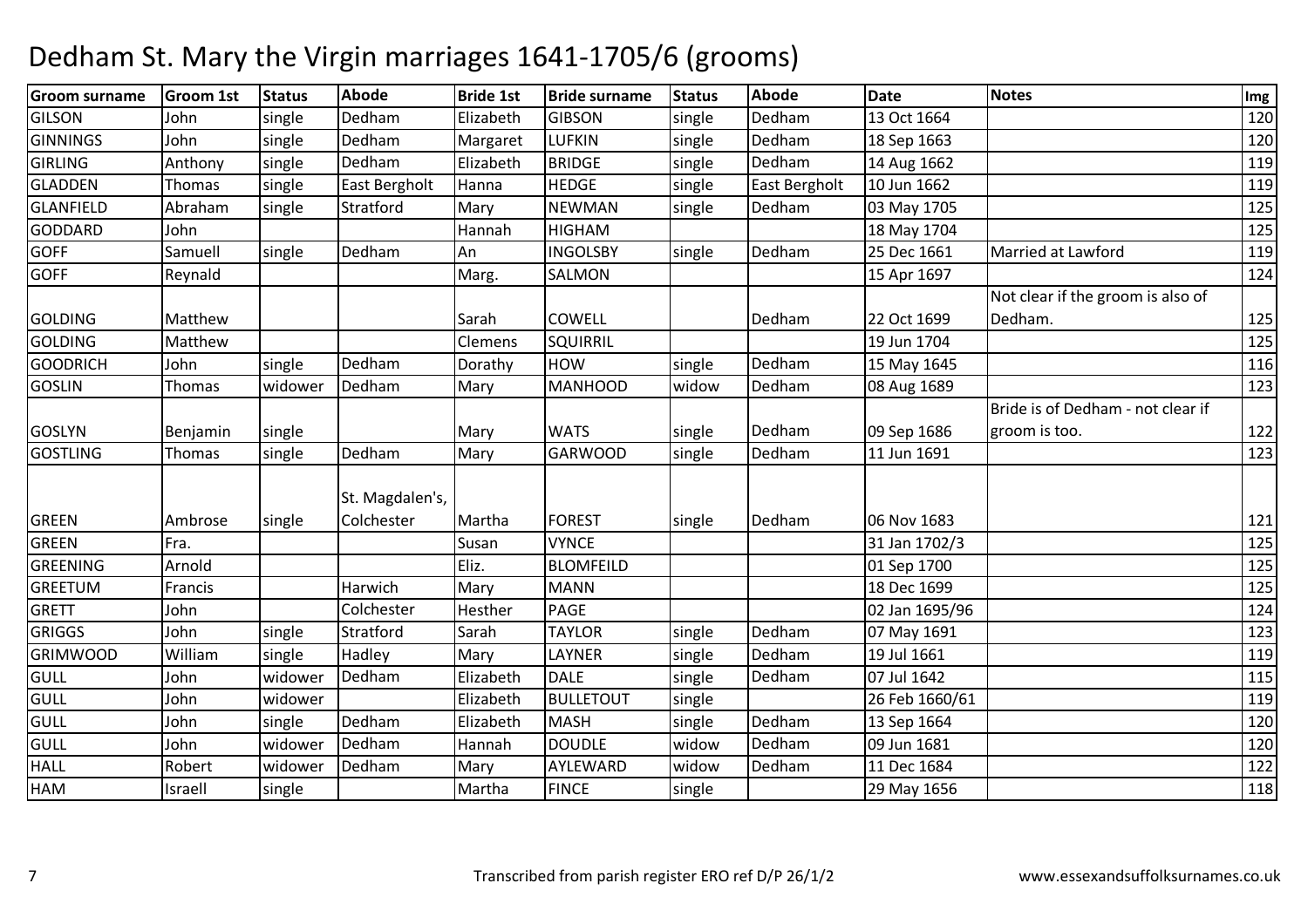| <b>Groom surname</b> | <b>Groom 1st</b> | <b>Status</b> | Abode                   | <b>Bride 1st</b> | <b>Bride surname</b> | Status | <b>Abode</b>   | <b>Date</b>    | <b>Notes</b>                        | Img |
|----------------------|------------------|---------------|-------------------------|------------------|----------------------|--------|----------------|----------------|-------------------------------------|-----|
|                      |                  |               |                         |                  |                      |        |                |                |                                     |     |
|                      |                  |               |                         |                  |                      |        |                |                | Note says "Wer published out &      |     |
|                      |                  |               |                         |                  |                      |        |                |                | hood a certificate to marry the 8th |     |
|                      |                  |               |                         |                  |                      |        |                |                | day." So this isn't necessarily the |     |
| <b>HAM</b>           | John             | single        | Lawford                 | Mary             | <b>FINCE</b>         | single |                | 08 Dec 1661    | marriage but might be the banns.    | 119 |
| <b>HAM</b>           | John             | widower       | Dedham                  | Alice            | <b>MERCHANT</b>      | widow  | Dedham         | 16 Aug 1683    |                                     | 121 |
| HAM                  | Noah             | single        | Dedham                  | Elizabeth        | <b>COTTERELL</b>     | single | Dedham         | 17 Apr 1684    |                                     | 121 |
| <b>HAM</b>           | Stephen          | single        | Dedham                  | Thomasin         | <b>HOLT</b>          | single | Dedham         | 30 Oct 1687    |                                     | 122 |
| HAM                  | John             | single        | Dedham                  | Sarah            | <b>GARNET</b>        | single | Dedham         | 16 Nov 1690    |                                     | 123 |
| <b>HAM</b>           | Abraham          | single        | Dedham                  | Mary             | <b>HITCHCOCK</b>     | single | Dedham         | 24 Nov 1692    |                                     | 124 |
| HAM                  | John             | widower       |                         | Ann              | <b>LIBBIS</b>        |        |                | 22 Sep 1695    |                                     | 124 |
| <b>HAM</b>           | Robert           |               |                         | Sarah            | <b>PERRY</b>         |        |                | 03 Nov 1695    |                                     | 124 |
| <b>HAMM</b>          | Daniel           | single        | Dedham                  | Elizab.          | <b>SMITH</b>         | single | Dedham         | 26 Apr 1691    |                                     | 123 |
| <b>HAMM</b>          | John             |               |                         | Esther           | <b>CRANE</b>         |        |                | 20 Jul 1704    |                                     | 125 |
| <b>HAMM</b>          | Isaac            |               |                         | Anne             | <b>WARREN</b>        |        |                | 17 Aug 1704    |                                     | 125 |
| <b>HAMME</b>         | Abraham          | single        | Dedham                  | Frances          | <b>WAKE</b>          | single | Dedham         | 10 Nov 1663    |                                     | 120 |
|                      |                  |               | St. Leonard's,          |                  |                      |        |                |                |                                     |     |
| <b>HAMMOND</b>       | John             |               | Colchester              | Mary             | <b>WILKINSON</b>     |        | Wivenhoe       | 19 Sep 1699    |                                     | 125 |
|                      |                  |               |                         |                  |                      |        |                |                | No month in register, but possibly  |     |
| <b>HAND</b>          | Joseph           | single        |                         | Mary             | LULL                 | single |                | 18 * 1665/6    | January 1665/6.                     | 120 |
|                      |                  |               |                         |                  |                      |        |                |                |                                     |     |
| <b>HARESAM</b>       | Nicolas          | single        | Preston, Suffolk Martha |                  | <b>GODDARD</b>       | single | Dedham         | 02 Oct 1683    |                                     | 121 |
|                      |                  |               | St. Clement's,          |                  |                      |        | St. Clement's, |                |                                     |     |
| <b>HARISSON</b>      | Robert           | single        | Ipswich                 | Sarah            | <b>WITTUM</b>        | single | Ipswich        | 15 Aug 1650    |                                     | 117 |
|                      |                  |               | Holbrooke,              |                  |                      |        |                |                |                                     |     |
| <b>HARRIS</b>        | John             | single        | Suffolk                 | Jane             | <b>KING</b>          | single | Dedham         | 15 Apr 1658    |                                     | 118 |
| <b>HARVEY</b>        | John             | widower       | Coggeshall              | Abigaile         | <b>COLE</b>          | widow  | Dedham         | 18 Sep 1656    |                                     | 118 |
| <b>HARVIE</b>        | Richard          | widower       | Langham                 | Elizabeth        | <b>ARGLY</b>         | widow  | Dedham         | 19 Aug 1646    |                                     | 116 |
| <b>HATCH</b>         | Samuel           | single        | Dedham                  | Martha           | <b>HAMMOND</b>       | single | Maningtree     | 27 Sep 1688    |                                     | 123 |
| <b>HATCHER</b>       | Stephen          | widower       | Dedham                  | Elizabeth        | <b>SWANTON</b>       | single | Dedham         | 13 Oct 1689    |                                     | 123 |
| <b>HAZLEFOOT</b>     | Thomas           | single        | Harwich                 | Elizabeth        | <b>NUELL</b>         | single | Harwich        | 26 Jun 1691    |                                     | 123 |
| <b>HEDLY</b>         | Robert           | single        | East Bergholt           | Ruth             | <b>BROWNE</b>        | single | Dedham         | 22 Feb 1654/55 |                                     | 118 |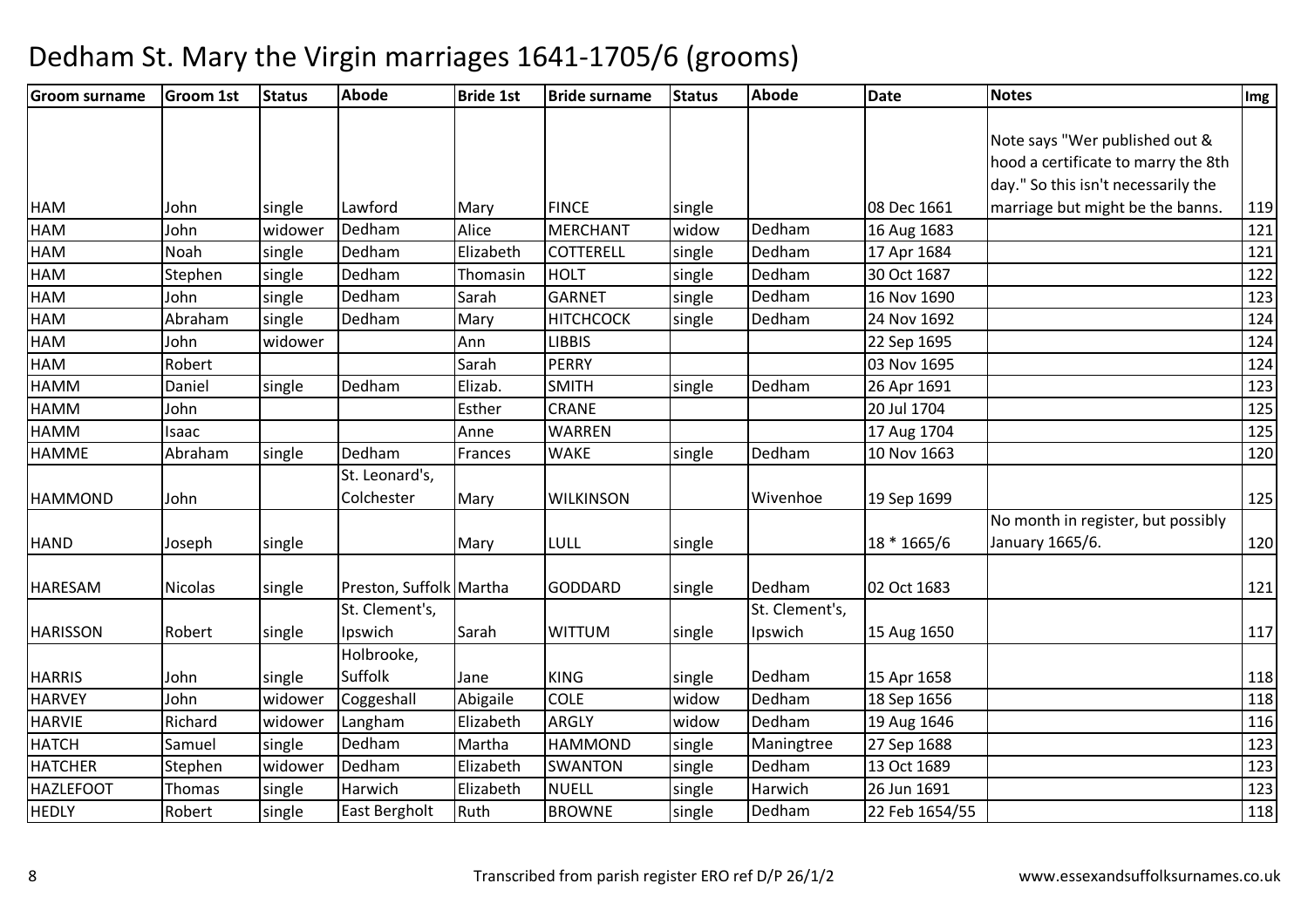| <b>Groom surname</b> | <b>Groom 1st</b> | Status  | <b>Abode</b> | <b>Bride 1st</b>  | <b>Bride surname</b> | <b>Status</b> | <b>Abode</b>  | <b>Date</b>    | <b>Notes</b>                            | Img |
|----------------------|------------------|---------|--------------|-------------------|----------------------|---------------|---------------|----------------|-----------------------------------------|-----|
| <b>HETON</b>         | John             | single  | Colchester   | Jane              | <b>FREEMAN</b>       | widow         | Colchester    | 14 Apr 1687    |                                         | 122 |
|                      |                  |         |              |                   |                      |               |               |                | The groom's abode is presumably         |     |
| <b>HEYAM</b>         | William          | single  | Fraton       | Elizab.           | <b>DUNINGHAM</b>     | single        | Ardley        | 24 Feb 1690/91 | Frating.                                | 123 |
| <b>HIGHAM</b>        | Tho.             |         |              | Reb.              | <b>WEBB</b>          |               |               | 23 Jul 1702    |                                         | 125 |
| <b>HILLS</b>         | John             | single  | Dedham       | Anne              | LAMB                 | single        | Dedham        | 25 Jan 1684/85 |                                         | 122 |
|                      |                  |         |              |                   |                      |               |               |                |                                         |     |
|                      |                  |         |              |                   |                      |               |               |                | Abode for both given as "Langnoe"       |     |
| <b>HISCO</b>         | Solomon          |         | Langnoe      | Anne              | <b>DURRELL</b>       |               | Langnoe       | 30 Nov 1687    | presumably Langenhoe.                   | 123 |
| <b>HITCHCOCK</b>     | Will.            | widower | Dedham       | Elizab.           | <b>BAKER</b>         | single        | Dedham        | 24 Nov 1692    |                                         | 124 |
| <b>HITCHICOCK</b>    | William          | single  | Dedham       | Mary              | <b>SANDERS</b>       | single        | Dedham        | 11 Apr 1689    |                                         | 123 |
| <b>HITCHICOCK</b>    | John             |         |              | Hannah            | <b>MOUSE</b>         |               |               | 15 Jan 1694/95 |                                         | 124 |
| <b>HOLDEN</b>        | Thomas           | single  | Dedham       | Mary              | <b>JENNINGS</b>      | single        | Dedham        | 04 Nov 1684    |                                         | 122 |
| <b>HOUCHEN</b>       | Archer           | single  | Dedham       | Mary              | <b>ILFORD</b>        | widow         | Dedham        | 28 Apr 1668    |                                         | 120 |
| <b>HOUCHIN</b>       | Arthur           | widower | Dedham       | Hannah            | <b>JAMES</b>         | single        | Dedham        | 13 Sep 1687    |                                         | 122 |
| <b>HOUCHIN</b>       | William          | widower | Stratford    | Anne              | <b>MILLER</b>        | widow         | Dedham        | 24 Nov 1687    |                                         | 123 |
| <b>HOUCHING</b>      | Andrew           |         |              | An                | <b>BURCH</b>         |               |               | 11 Apr 1699    |                                         | 124 |
| <b>HOW</b>           | Samuell          | single  | Dedham       | Mary              | <b>BACON</b>         | single        | Dedham        | 04 May 1643    |                                         | 116 |
|                      |                  |         |              |                   |                      |               | Long Melford, |                |                                         |     |
| <b>HOW</b>           | Steven           | single  | Dedham       | Martha            | <b>KING</b>          |               | Suffolk       | 12 Jun 1656    |                                         | 118 |
| HOW                  | John             | single  |              | Mary              | LONG                 | widow         | Greenstead    | 06 Nov 1684    |                                         | 122 |
| <b>HOWARD</b>        | James            | single  | Dedham       | Percie            | <b>SIDNY</b>         | single        | Dedham        | 09 Apr 1644    |                                         | 116 |
| <b>HOWARD</b>        | William          | single  | Dedham       | Elizabeth         | <b>ROBBIN</b>        | single        | Dedham        | 23 Jul 1645    |                                         | 116 |
| <b>HOWARD</b>        | Peter            | widower | Dedham       | Mary              | <b>SMITH</b>         | widow         | Dedham        | 25 Jul 1659    |                                         | 119 |
|                      |                  |         | St Peter's,  |                   |                      |               |               |                |                                         |     |
| HUBBARD              | Joseph           | widower | Ipswich      | Margerrett ELLICE |                      | widow         | Dedham        | 22 Sep 1646    |                                         | 116 |
| <b>HUBBARD</b>       | Henry            | single  | Dedham       | Mary              | <b>SHARP</b>         | single        | Dedham        | 09 Dec 1658    |                                         | 118 |
| <b>HUBBERT</b>       | Samuel           |         |              | Prudence          | <b>HAMM</b>          |               |               | 10 Apr 1694    |                                         | 124 |
|                      |                  |         |              |                   |                      |               |               |                |                                         |     |
| <b>HUDSON</b>        | Nathaniel        | single  |              | Mary              | <b>WRIGHT</b>        | widow         |               | 07 Jun 1664    | The groom is Mr. Nathaniel Hudson   120 |     |
| <b>HUNNOCKS</b>      | George           |         |              | Eliza.            | <b>WOOD</b>          |               |               | 04 Sep 1695    |                                         | 124 |
| <b>HURLOCKE</b>      | Timothy          | single  | Harwich      | Mary              | <b>SMITH</b>         | single        | Boxted        | 10 Jul 1649    |                                         | 117 |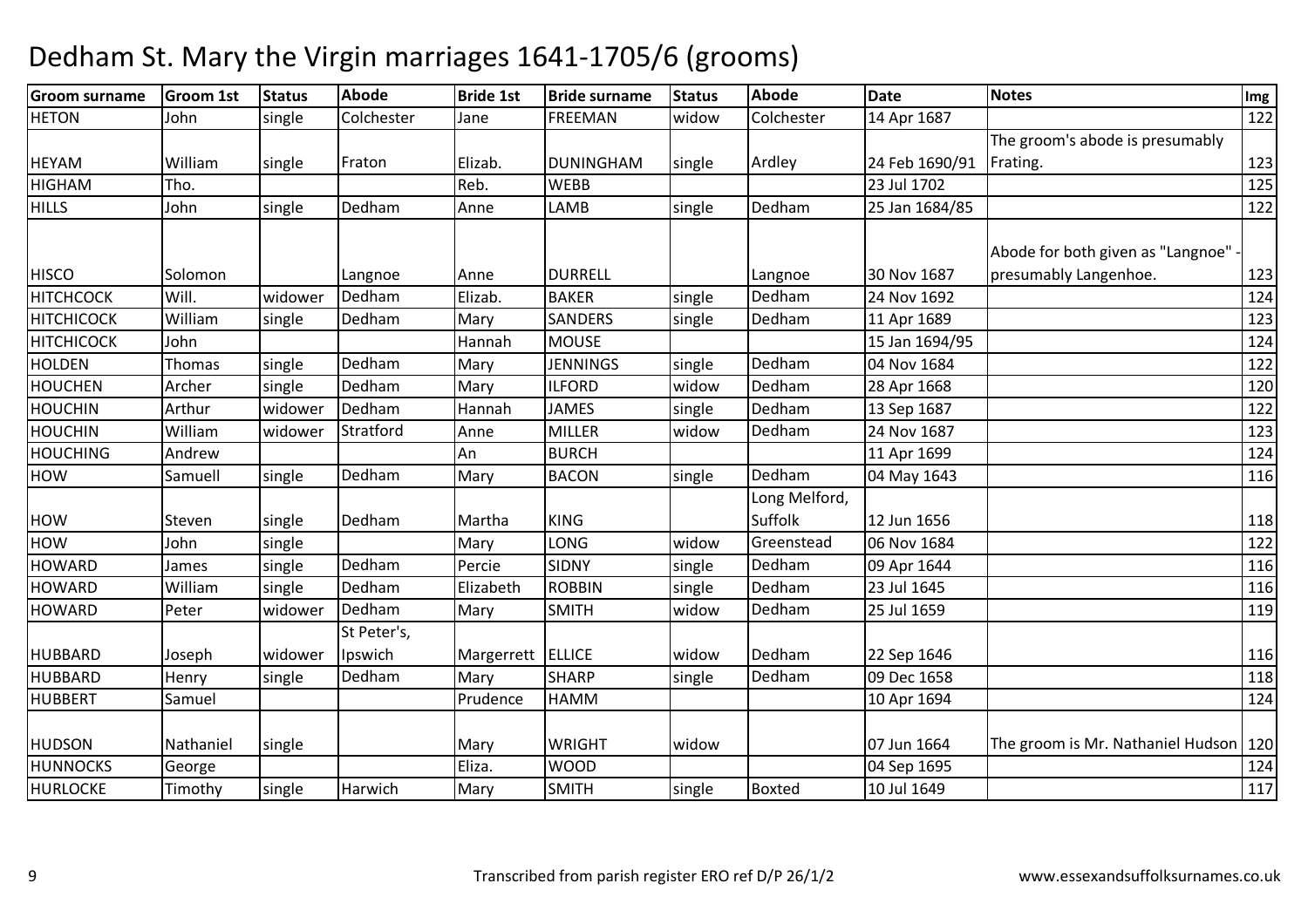| <b>Groom surname</b> | <b>Groom 1st</b> | <b>Status</b> | <b>Abode</b>  | <b>Bride 1st</b> | <b>Bride surname</b> | <b>Status</b> | <b>Abode</b> | <b>Date</b>    | <b>Notes</b>                       | Img |
|----------------------|------------------|---------------|---------------|------------------|----------------------|---------------|--------------|----------------|------------------------------------|-----|
|                      |                  |               |               |                  |                      |               |              |                | Bride's surname hard to read -     |     |
|                      |                  |               |               |                  |                      |               |              |                | looks like it was entered, then    |     |
|                      |                  |               |               |                  |                      |               |              |                | some letters written over,         |     |
|                      |                  |               |               |                  |                      |               |              |                | rendering it hard to read. Rampley |     |
| <b>HURREL</b>        | Richard          | single        | Dedham        | Lidia            | RAMPLEY?             | single        | Dedham       | 28 Apr 1663    | or Rantller?                       | 119 |
|                      |                  |               |               |                  |                      |               |              |                | Bride's surname hard to read -     |     |
|                      |                  |               |               |                  |                      |               |              |                | looks like it was entered, then    |     |
|                      |                  |               |               |                  |                      |               |              |                | some letters written over,         |     |
|                      |                  |               |               |                  |                      |               |              |                | rendering it hard to read. Rampley |     |
| <b>HURREL</b>        | Richard          | single        | Dedham        | Lidia            | <b>RANTLLER?</b>     | single        | Dedham       | 28 Apr 1663    | or Rantller?                       | 119 |
| <b>HUTCHINSON</b>    | William          | single        | Dedham        | Elizabeth        | <b>BLACKBONE</b>     | single        | Dedham       | 31 Dec 1644    |                                    | 116 |
| <b>ILFORD</b>        | <b>Thomas</b>    | widower       | Dedham        | Elizabeth        | <b>NICKALS</b>       | widow         | Dedham       | 04 Sep 1690    |                                    | 123 |
|                      |                  |               |               |                  |                      |               | St. Peter's, |                |                                    |     |
| <b>INGOLL</b>        | William          | single        | Dedham        | Anna             | <b>DAY</b>           | single        | Ipswich      | 31 Dec 1657    |                                    | 118 |
| <b>INGOLSBY</b>      | John             | single        | Dedham        | Sarah            | <b>DALTON</b>        | single        | Widington    | 09 Apr 1656    |                                    | 118 |
|                      |                  |               |               |                  |                      |               |              |                | Groom's surname unclear -          |     |
|                      |                  |               |               |                  |                      |               |              |                | handwriting convention of the time |     |
|                      |                  |               |               |                  |                      |               |              |                | makes it difficult to say if his   |     |
| IVE?                 | Joseph           | single        | Dedham        | Anna             | <b>ELLINETT</b>      | single        | Dedham       | 22 Apr 1646    | surname is Jue or Ive.             | 116 |
| <b>JACKSON</b>       | Daniell          | single        | Saxmundham    | Anne             | HOW                  | single        | Dedham       | 17 Mar 1657/58 | Married at Langham                 | 118 |
| <b>JAGGARD</b>       | Thomas           |               | Higham        | Frances          | <b>CROWE</b>         |               |              | 04 Jan 1704/5  |                                    | 125 |
| <b>JARRY</b>         | Tho.             |               |               | Ann              | <b>DEVEREUX</b>      |               |              | 24 Mar 1702/3  |                                    | 125 |
| <b>JENNINGS</b>      | John             | widower       | Dedham        | Susan            | <b>HARVY</b>         | widow         | Dedham       | 17 May 1684    |                                    | 122 |
| <b>JOBSON</b>        | Peter            | widower       | Dedham        | Elizabeth        | <b>ROYSE</b>         | widow         | Dedham       | 31 Aug 1686    |                                    | 122 |
| <b>JOHNSON</b>       | Abraham          | widower       | <b>Boxted</b> | Joanna           | AYLEWARD             | single        | Dedham       | 28 Dec 1685    |                                    | 122 |
|                      |                  |               |               |                  |                      |               |              |                | Groom's surname unclear -          |     |
|                      |                  |               |               |                  |                      |               |              |                | handwriting convention of the time |     |
|                      |                  |               |               |                  |                      |               |              |                | makes it difficult to say if his   |     |
| JUE?                 | Joseph           | single        | Dedham        | Anna             | <b>ELLINETT</b>      | single        | Dedham       | 22 Apr 1646    | surname is Jue or Ive.             | 116 |
| <b>KID</b>           | William          | widower       | Dedham        | Hannah           | <b>FORD</b>          | single        | Dedham       | 12 Mar 1688/89 |                                    | 123 |
| <b>KING</b>          | Robert           | single        |               | Susan            | <b>ANDREWS</b>       | single        |              | 10 Oct 1654    | <b>Married at Colchester</b>       | 118 |
| <b>KNAPP</b>         | Abraham          |               |               | Mary             | <b>HASTE</b>         |               |              | 23 Oct 1704    |                                    | 125 |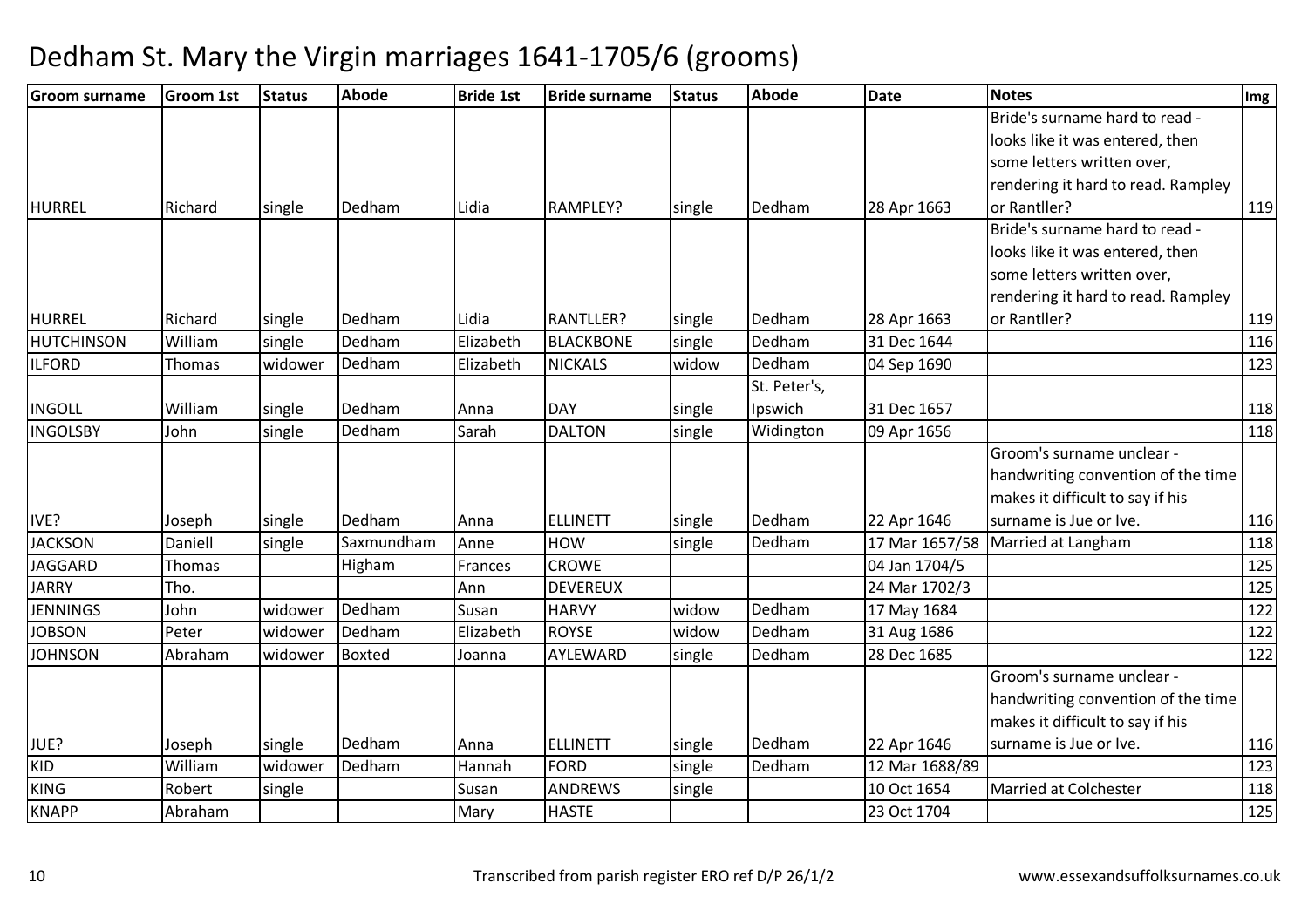| <b>Groom surname</b> | Groom 1st     | <b>Status</b> | <b>Abode</b>   | <b>Bride 1st</b> | <b>Bride surname</b> | <b>Status</b> | <b>Abode</b>                | <b>Date</b>                | <b>Notes</b>                      | Img |
|----------------------|---------------|---------------|----------------|------------------|----------------------|---------------|-----------------------------|----------------------------|-----------------------------------|-----|
| <b>LAD</b>           | Thomas        | single        | Dedham         | Frances          | SEAMAN               | widow         | Dedham                      | 31 May 1687                |                                   | 122 |
| LAM                  | Ambross       | single        | Dedham         | Sarah            | <b>DOWNES</b>        | single        | Dedham                      | 30 Sep 1641                |                                   | 115 |
|                      |               |               | Olderton,      |                  |                      |               |                             |                            |                                   |     |
| LANE                 | Henry         | single        | Suffolk        | Elizabeth        | <b>BENNETT</b>       | single        | Baudsy, Suffolk 29 Sep 1643 |                            |                                   | 116 |
| LARRETT              | George        | single        | Dedham         | Martha           | SHERMAN              | single        | Dedham                      | 02 Oct 1690                |                                   | 123 |
|                      |               |               | St. Martin's,  |                  |                      |               |                             |                            |                                   |     |
| LAY                  | Edw.          |               | Colchester     | Mary             | <b>SHINGLEWOOD</b>   | widow         |                             | 26 Dec 1697                |                                   | 124 |
| <b>LETCH</b>         | Thomas        | single        | Dedham         | Sarah            | <b>NEAVOD</b>        | single        | Dedham                      | 26 Jan 1685/86             |                                   | 122 |
|                      |               |               |                |                  |                      |               |                             |                            | Groom's abode is Barihold - might |     |
| <b>LEUES</b>         | Joseph        | widower       | Barihold       | Ane              | <b>STRETON</b>       | single        | Dedham                      | 17 Apr 1666                | be East Bergholt.                 | 120 |
|                      |               |               | St. Nicholas', |                  |                      |               |                             |                            |                                   |     |
| <b>LEUSE</b>         | William       | widower       | Colchester     | Martha           | <b>BACKLER</b>       | single        | Dedham                      | 03 Jan 1660/61             |                                   | 119 |
| <b>LEWES</b>         | Abraham       | single        | Dedham         | Rachel           | CROSSE               | single        | Dedham                      | 31 May 1683                |                                   | 121 |
| <b>LEWIS</b>         | Thomas        |               |                | Mary             | <b>HAMM</b>          |               |                             | 07 Jul 1694                |                                   | 124 |
| <b>LEWIS</b>         | Nath.         |               |                | Susan            | <b>HARVEY</b>        |               |                             | 26 Jun 1701                |                                   | 125 |
| <b>LINGWOOD</b>      | Robert        | single        | Dedham         | Joanna           | LARK                 | single        | Coggshall                   | 12 Apr 1659                | Married at Colchester             | 119 |
| <b>LISTER</b>        | William       | single        | Dedham         | Mary             | <b>COLE</b>          | single        | Dedham                      | 31 Mar 1673                |                                   | 120 |
| <b>LITHERS</b>       | John          | widower       | Dedham         | Adria            | <b>ROWELL</b>        | single        | Dedham                      | 10 Feb 1647/48             |                                   | 117 |
| <b>LONG</b>          | Dan.          |               |                | Rachel           | <b>BRUCE</b>         |               |                             | 30 Jan 1702/3              |                                   | 125 |
|                      |               |               | St. Andrew's,  |                  |                      |               | St. Rumbald's,              |                            | Bride's parish is presumably St.  |     |
| LONGLAND             | Isaac         | single        | London         | Mary             | <b>BANKS</b>         | single        | Colchester                  | 27 Oct 1686                | Runwald's.                        | 122 |
|                      |               |               |                |                  |                      |               |                             |                            | Mr Thomas Lufkine, widower & The  |     |
| <b>LUFKINE</b>       | Thomas        | widower       | Dedham         | ?                | <b>RIVET</b>         | widow         | Dedham                      | 18 Mar 1667/68 Widow Rivet |                                   | 120 |
| LULL                 | <b>Thomas</b> | widower       | Dedham         | Elizabeth        | <b>SMITH</b>         | widow         | Dedham                      | 05 May 1681                |                                   | 120 |
| <b>MACROW</b>        | Richard       | single        | Dedham         | Mary             | <b>BROWN</b>         | single        | Dedham                      | 28 Jan 1685/86             |                                   | 122 |
| <b>MANHOOD</b>       | <b>Thomas</b> | single        | Dedham         | Ann              | <b>WOODTHORP</b>     | single        | Dedham                      | 27 Nov 1690                |                                   | 123 |
| <b>MANHOOD</b>       | John          |               |                | Mary             | <b>ABBOTT</b>        |               |                             | 15 Oct 1695                |                                   | 124 |
| <b>MARCHANT</b>      | Henerey       | single        | Dedham         | <b>Elles</b>     | <b>WOOD</b>          | single        | Dedham                      | 23 Apr 1668                |                                   | 120 |
| <b>MARTYN</b>        | Nath.         |               |                | Mary             | <b>DOWNS</b>         |               |                             | 16 Sep 1701                |                                   | 125 |
| <b>MATSUM</b>        | Thomas        | widower       | Dedham         | Barbary          | <b>PEARSIN</b>       | widow         | Dedham                      | 29 Jun 1682                |                                   | 120 |
| <b>MAYOR</b>         | John          | single        | Holton         | Elizabeth        | <b>GOSLYN</b>        | single        | Dedham                      | 18 Mar 1685/86             |                                   | 122 |
| <b>MERCHANT</b>      | William       | single        | Dedham         | Elizabeth        | <b>STEVENS</b>       | single        | Dedham                      | 14 Aug 1684                |                                   | 122 |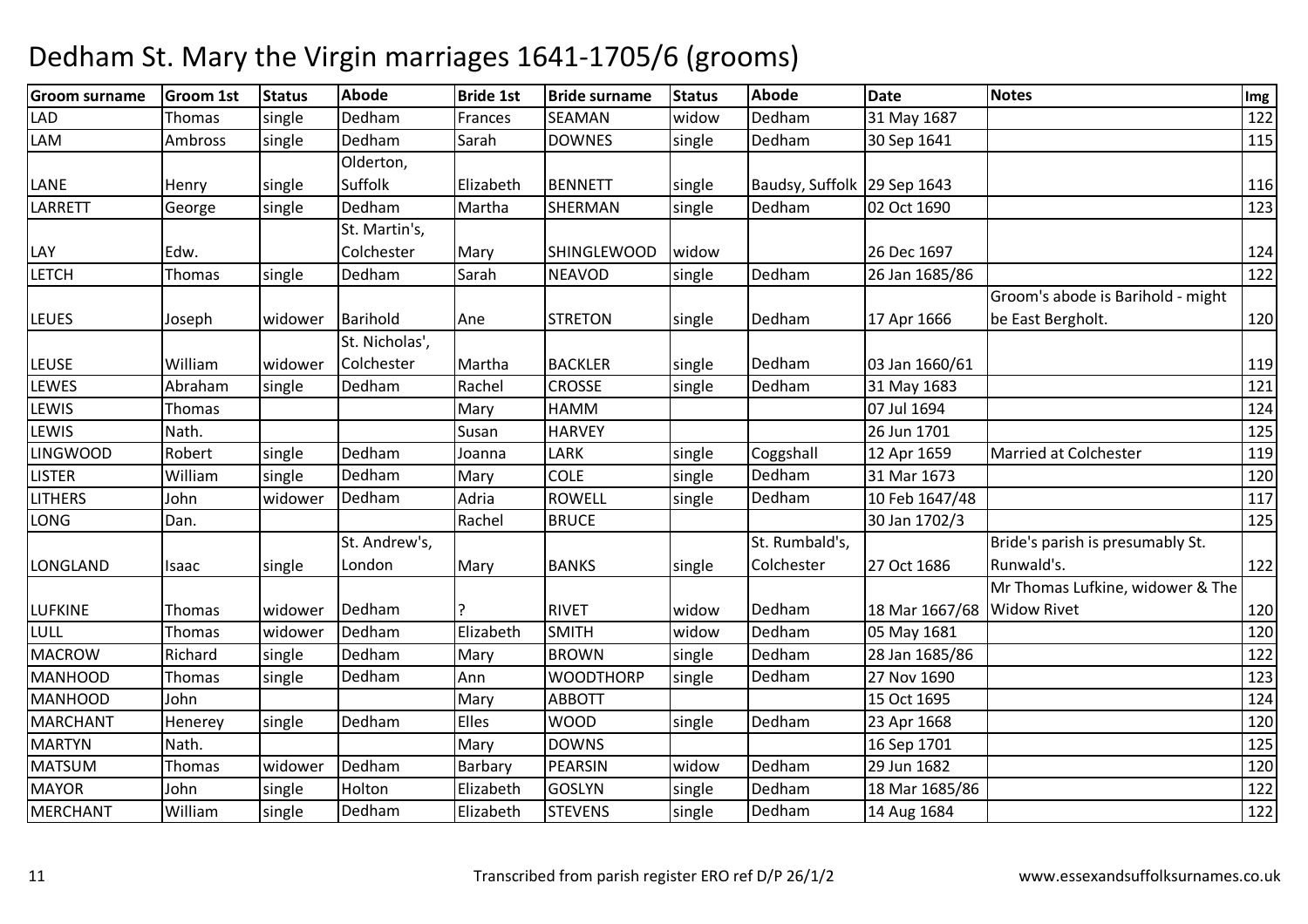| <b>Groom surname</b> | Groom 1st | <b>Status</b> | Abode        | <b>Bride 1st</b> | <b>Bride surname</b> | <b>Status</b> | <b>Abode</b> | <b>Date</b>    | <b>Notes</b>                        | Img |
|----------------------|-----------|---------------|--------------|------------------|----------------------|---------------|--------------|----------------|-------------------------------------|-----|
| MICKLEFEILD          | Rich.     |               |              | Eliz.            | <b>HITCHICOCK</b>    |               |              | 22 Jan 1698/99 |                                     | 124 |
| <b>MILLER</b>        | Arthur    |               |              | <b>Bridget</b>   | <b>COLE</b>          |               |              | 08 Apr 1703    |                                     | 125 |
| <b>MILTON</b>        |           |               |              | Christian        | <b>SHERMAN</b>       |               |              | 12 Oct 1697    | The groom is Mr. Milton.            | 124 |
|                      |           |               |              |                  |                      |               | Chelsworth,  |                | Not clear if the groom is also from |     |
| <b>MIMS</b>          | Samuel    |               |              | Susan            | <b>PREIST</b>        |               | Suffolk      | 21 Apr 1696    | Chelsworth.                         | 124 |
| <b>MORRIS</b>        | Edward    | widower       | Hadley       | Susan            | <b>RICHES</b>        | single        | Dedham       | 27 Apr 1693    |                                     | 124 |
| <b>MOUSE</b>         | John      | widower       | Dedham       | Jane             | <b>COCK</b>          | widow         | Dedham       | 21 Jun 1683    |                                     | 121 |
| <b>NETTLES</b>       | Mark      | widower       | Dedham       | Susan            | <b>TURNER</b>        | single        | Dedham       | 06 Sep 1683    |                                     | 121 |
| <b>NEUTON</b>        | William   | single        | Dedham       | Martha           | <b>BRETT</b>         | single        | Dedham       | 21 Aug 1688    |                                     | 123 |
| <b>NEUTON</b>        | Abraham   | widower       | Dedham       | Hannah           | HOW                  | single        | Dedham       | 10 Mar 1689/90 |                                     | 123 |
| <b>NEVOD</b>         | John      | widower       | Dedham       | Mary             | <b>CRICK</b>         | widow         | Dedham       | 10 Jun 1705    |                                     | 125 |
|                      |           |               | St. Peter's, |                  |                      |               |              |                |                                     |     |
| <b>NICOLS</b>        | Joseph    | single        | Colchester   | Christian        | <b>SHERMAN</b>       | single        | Dedham       | 17 Jul 1684    |                                     | 122 |
| <b>NOBLE</b>         | Marke     | single        | Wivenho      | Sarah            | <b>GALLOWAY</b>      | single        | Wivenho      | 02 Jul 1688    |                                     | 123 |
| <b>NORMAN</b>        | Abr.      |               | Manningtree  | Mary             | <b>SEABORN</b>       |               | Dedham       | 25 Jun 1696    |                                     | 124 |
| <b>ORMAN</b>         | John      | single        | Dedham       | Martha           | <b>STANNARD</b>      | single        | Dedham       | 08 May 1646    |                                     | 116 |
| <b>ORMAN</b>         | Abraham   | widower       | Dedham       | Anna             | <b>NUNN</b>          | single        | Dedham       | 09 Nov 1648    |                                     | 117 |
| <b>ORMAN</b>         | Abraham   | widower       | Dedham       | Anne             | <b>BROWNE</b>        | widow         | Dedham       | 28 Dec 1682    |                                     | 120 |
| <b>ORMAN</b>         | John      | single        | Dedham       | Deborah          | <b>FENN</b>          | single        | Dedham       | 25 Apr 1686    |                                     | 122 |
| <b>ORRICE</b>        | John      | single        | Dedham       | Margerrett       | <b>WELLOCK</b>       | single        | Dedham       | 27 May 1641    |                                     | 115 |
| <b>OSBORN</b>        | Thomas    | widower       | Dedham       | Sarah            | <b>FREEMAN</b>       | single        | Dedham       | 12 May 1691    |                                     | 123 |
| <b>OSBORN</b>        | Henry     |               |              | Hesther          | <b>HUDSON</b>        |               |              | 24 Jul 1694    |                                     | 124 |
| <b>OSBORNE</b>       | Edward    | single        | Dedham       | Mary             | <b>COOPER</b>        | single        | Dedham       | 24 Nov 1687    |                                     | 123 |
| <b>OSBORNE</b>       | Thomas    | single        | Dedham       | Ruth             | <b>NICOLS</b>        | single        | Dedham       | 28 Nov 1689    |                                     | 123 |
|                      |           |               | Wardingfeild |                  |                      |               |              |                |                                     |     |
| PAIN                 | John      |               | Parv.        | Sarah            | <b>STERN</b>         |               | Dedham       | 07 Apr 1692    |                                     | 124 |
| PALMER               | John      | single        | Hadleigh     | Susanna          | <b>BARKER</b>        | single        | Dedham       | 27 May 1705    |                                     | 125 |
| PAMANT               | Robert    | single        | Dedham       | Elizabeth        | <b>BARNS</b>         | single        | Dedham       | 10 May 1688    |                                     | 123 |
| PAMANT               | John      |               |              | Sarah            | <b>RUDKYN</b>        |               |              | 06 Feb 1695/96 |                                     | 124 |
| PANNELL              | Joseph    | single        | Sudbury      | Elizabeth        | <b>BACKLER</b>       | single        | Dedham       | 10 May 1649    |                                     | 117 |
| <b>PARKER</b>        | Daniel    |               | Bently       | Sarah            | <b>SAYERS</b>        |               | Dedham       | 27 Aug 1685    |                                     | 122 |
| <b>PEACOCK</b>       | Zachariah |               |              | Grace            | <b>TAYLOR</b>        |               |              | 10 May 1694    |                                     | 124 |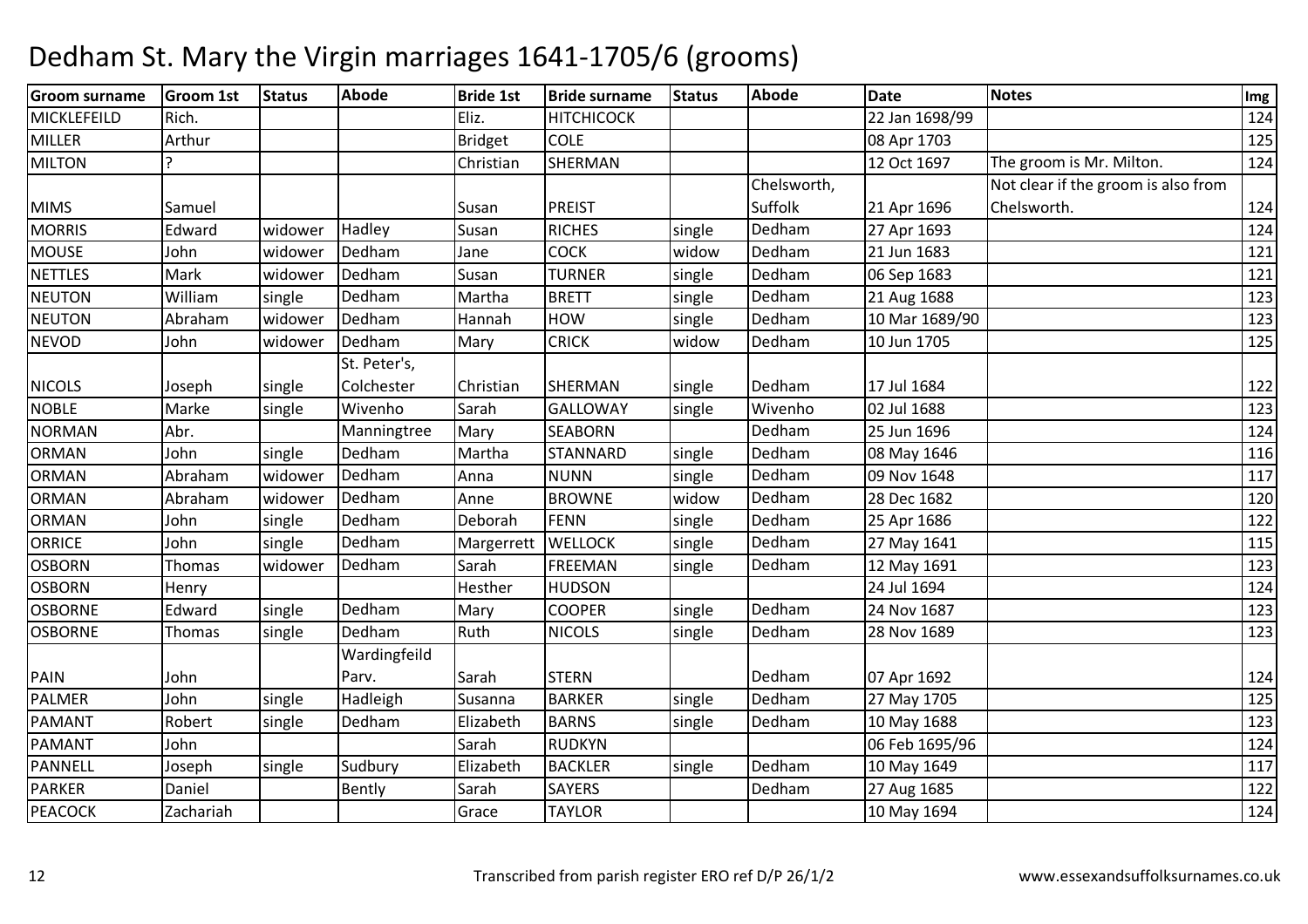| <b>Groom surname</b> | Groom 1st | <b>Status</b> | Abode         | <b>Bride 1st</b> | <b>Bride surname</b> | <b>Status</b> | <b>Abode</b>   | <b>Date</b>    | Notes                               | Img |
|----------------------|-----------|---------------|---------------|------------------|----------------------|---------------|----------------|----------------|-------------------------------------|-----|
| <b>PEAKE</b>         | John      | single        | Ardely        | Elizabeth        | <b>FIRMIN</b>        | single        | Dedham         | 27 Oct 1687    |                                     | 122 |
| <b>PERRYS</b>        | Edmund    | widower       |               | Sarah            | <b>BIGSBY</b>        | widow         |                | 26 Jan 1685/86 |                                     | 122 |
| PHILLIBROWN          | Nathaniel | single        | Wiveno        | Mary             | <b>GALLOWAY</b>      | single        | Wiveno         | 18 Mar 1683/84 |                                     | 121 |
| <b>PIERSON</b>       | Edmond    | widower       |               | Margaret         | <b>CLOVER</b>        | single        |                | 11 Sep 1660    |                                     | 119 |
| PLAYLE               | Robert    | widower       | Dedham        | Mary             | <b>RICHEL</b>        | single        | Dedham         | 16 Oct 1656    | <b>Married at Colchester</b>        | 118 |
| <b>POD</b>           | Thom.     | widower       | Dedham        | Hanna            | HAM                  | single        | Dedham         | 14 Aug 1662    |                                     | 119 |
| POOLLY               | Henry     | single        | Dedham        | Judith           | <b>ROUSE</b>         | single        | Dedham         | 10 Feb 1645/46 |                                     | 116 |
|                      |           |               | St. Peter's,  |                  |                      |               | St. Nicholas', |                |                                     |     |
| <b>PORTER</b>        | John      |               | Colchester    | Ann              | <b>BATTLE</b>        |               | Colchester     | 01 Nov 1694    |                                     | 124 |
| <b>PRAT</b>          | Joseph    | widower       | Dedham        | Elizabeth        | <b>OSBORNE</b>       | widow         | Dedham         | 10 Oct 1689    |                                     | 123 |
| PRATT                | Joseph    | single        | <b>Boxted</b> | Susan            | <b>KING</b>          | single        | Dedham         | 26 Oct 1660    |                                     | 119 |
| PRATT                | Robert    | single        | Polsted       | Martha           | HAM                  | single        | Dedham         | 22 Aug 1686    |                                     | 122 |
| PRATT                | Richard   | widower       | Harwich       | Mary             | <b>WARD</b>          | widow         | Harwich        | 15 Jul 1691    |                                     | 124 |
| PRATT                | Daniel    | single        | Dedham        | Elizabeth        | <b>OSBURN</b>        | single        | Dedham         | 03 Nov 1692    |                                     | 124 |
| <b>PRIGGE</b>        | Thomas    | widower       | Dedham        | Mary             | <b>WEBB</b>          | single        | Dedham         | 12 Dec 1644    |                                     | 116 |
| <b>RAYNER</b>        | Peter     | single        | Dedham        | Susan            | <b>ELLICE</b>        | single        | Dedham         | 01 Oct 1643    |                                     | 116 |
| <b>RESELL</b>        | Henry     |               | Langham       | Susan            | <b>BENTLY</b>        |               | Dedham         | 06 Aug 1685    |                                     | 122 |
| <b>RICHARDS</b>      | Robert    | widower       | Dedham        | Sarah            | HAMM                 | single        | Dedham         | 05 Feb 1705/6  |                                     | 125 |
| <b>RICHES</b>        | Robert    |               |               | Mary             | HAM                  | widow         |                | 26 Mar 1695    |                                     | 124 |
| <b>ROBERTS</b>       | Daniel    | single        | Stratford     | Lydia            | <b>LYSTER</b>        | single        | Dedham         | 06 May 1705    |                                     | 125 |
| <b>ROGERS</b>        | William   | single        | Capel         | Anne             | <b>SAYERS</b>        | single        | Dedham         | 27 Jan 1686/87 |                                     | 122 |
| <b>ROLPH</b>         | George    | single        | Harwich       | Martha           | <b>GREY</b>          | single        | Harwich        | 16 Jan 1705/6  |                                     | 125 |
| <b>ROOK</b>          | Robert    | widower       | Dedham        | Mary             | HOW                  | widow         | Dedham         | 25 Jan 1684/85 |                                     | 122 |
| <b>ROOT</b>          | John      |               |               | Alice            | <b>FRANCIS</b>       |               |                | 04 Jun 1704    |                                     | 125 |
| <b>ROYSE</b>         | John      | widower       | Dedham        | Susan            | BLY?                 | widow         | Dedham         | 06 Aug 1649    | Bride's surname quite faded.        | 117 |
| <b>ROYSE</b>         | Samuel    | widower       | Dedham        | Elizabeth        | <b>REUSE</b>         | single        | Dedham         | 16 Jan 1683/84 |                                     | 121 |
| <b>RUDKIN</b>        | Daniell   | single        | Dedham        | Elizabeth        | <b>HOW</b>           | single        | Dedham         | 12 Nov 1646    |                                     | 117 |
|                      |           |               |               |                  |                      |               |                |                |                                     |     |
|                      |           |               |               |                  |                      |               |                |                | Bride's surname unclear - Backer or |     |
|                      |           |               |               |                  |                      |               |                |                | Backlr (there are Baker and Backler |     |
| <b>SALMON</b>        | Robert    | widower       | Dedham        | Anna             | BACK[EL]R            | widow         | Dedham         | 05 Sep 1644    | families in Dedham at this time)    | 116 |
| SALMON               | James     | widower       | Dedham        | Anne             | <b>WRIGH</b>         | single        | Dedham         | 17 Dec 1656    | <b>Married at Bromley</b>           | 118 |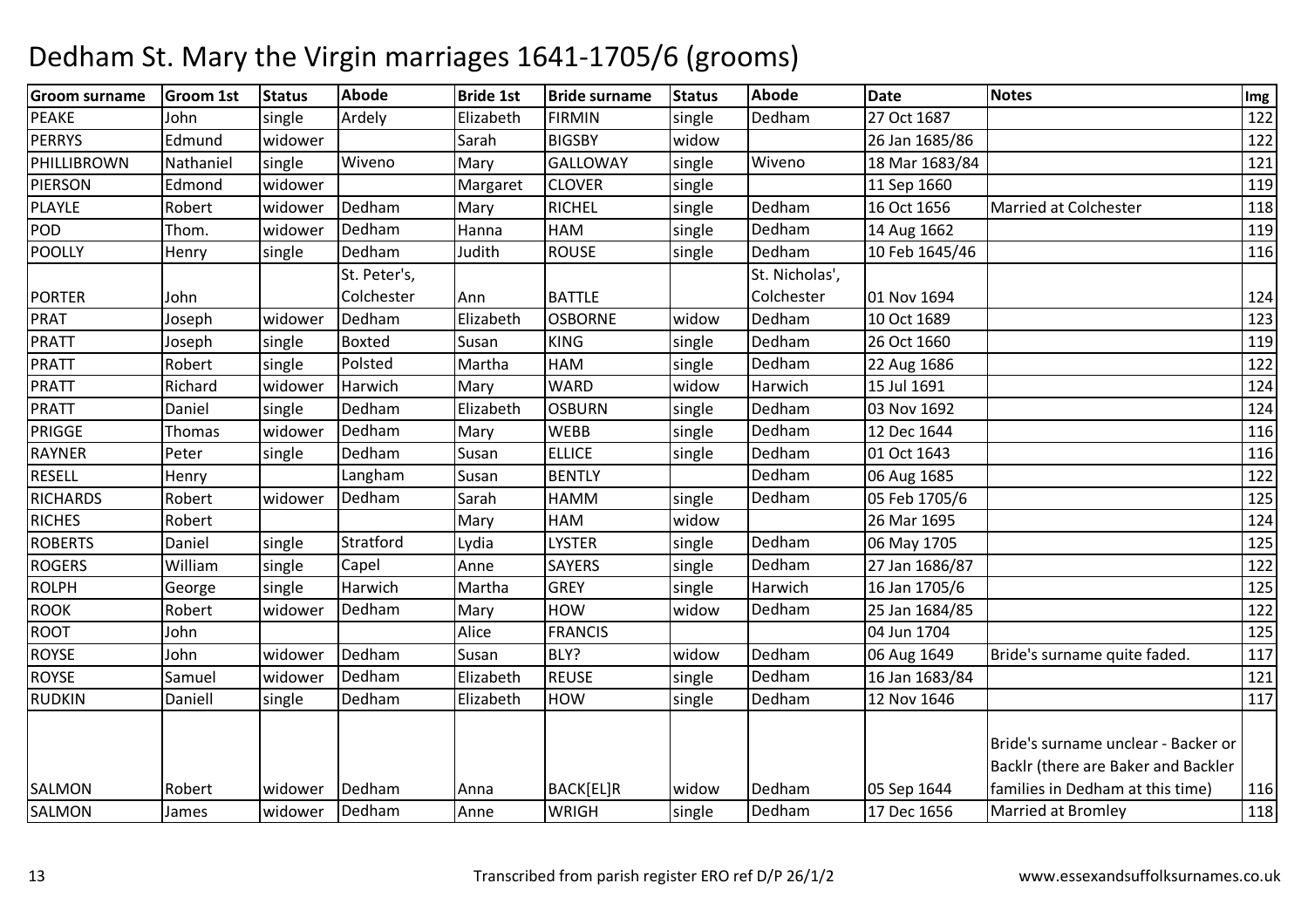| <b>Groom surname</b> | <b>Groom 1st</b> | <b>Status</b> | Abode         | <b>Bride 1st</b> | <b>Bride surname</b> | <b>Status</b> | <b>Abode</b>         | <b>Date</b>    | Notes                              | Img |
|----------------------|------------------|---------------|---------------|------------------|----------------------|---------------|----------------------|----------------|------------------------------------|-----|
| <b>SANDERS</b>       | Thomas           | single        | Dedham        | Elizabeth        | SALMON               | single        | Dedham               | 29 Apr 1690    |                                    | 123 |
| <b>SAUNDERS</b>      | John             |               |               | Mary             | <b>TAYLOR</b>        |               |                      | 27 Apr 1699    |                                    | 125 |
| <b>SAYER</b>         | James            | single        | Dedham        | Martha           | <b>WHITMORE</b>      | single        | Dedham               | 23 Feb 1664/65 |                                    | 120 |
|                      |                  |               |               |                  |                      |               |                      |                | The bride's name is given as Widow |     |
| <b>SCOFEILD</b>      | John             |               |               |                  | HAM                  | widow         |                      | 25 Apr 1701    | Ham.                               | 125 |
| <b>SCOLDEN</b>       | John             | widower       | Colchester    | Anne             | <b>HALL</b>          | widow         | Colchester           | 10 Mar 1686/87 |                                    | 122 |
| <b>SCORRELL</b>      | Jeremy           | single        | Dedham        | Clemens          | <b>SMITH</b>         | single        | Dedham               | 22 Apr 1686    |                                    | 122 |
|                      |                  |               | St. James',   |                  |                      |               |                      |                |                                    |     |
| <b>SEABROOK</b>      | Thomas           | single        | Colchester    | Martha           | <b>STEVENS</b>       | widow         | Wivenhoe             | 25 Feb 1689/90 |                                    | 123 |
| SEAMAN               | Richard          | widower       | Dedham        | Ane              | <b>PARISH</b>        | widow         | Dedham               | 25 Nov 1666    |                                    | 120 |
| SELBY                | Robert           | widower       | Dedham        | Susan            | <b>MACROFT</b>       | single        | Dedham               | 04 Jan 1654/55 |                                    | 118 |
|                      |                  |               | Easte Bargh-  |                  |                      |               |                      |                |                                    |     |
| <b>SHARING</b>       | Thomas           | single        | holt, Suffolk | Mary             | ç                    | widow         | Dedham               | 22 Sep 1691    | Bride's surname not in register.   | 124 |
|                      |                  |               |               |                  |                      |               |                      |                | With April marriages, but day of   |     |
|                      |                  |               |               |                  |                      |               |                      |                | month given as 31st. Perhaps       |     |
|                      |                  |               |               |                  |                      |               |                      |                | marriage took place in a different |     |
| <b>SHARP</b>         | John             | single        | Dedham        | Elizabeth        | <b>OKELY</b>         | single        | Groaton              | * Apr 1657     | month?                             | 118 |
| <b>SHARP</b>         | Peter            |               | Ipswich       | Sarah            | <b>MARTIN</b>        |               | Ipswich              | 14 Jul 1685    |                                    | 122 |
| <b>SHARP</b>         | John             |               |               | Mary             | <b>ABBOTT</b>        |               |                      | 03 Dec 1699    |                                    | 125 |
| <b>SHARPE</b>        | Thomas           | single        | Dedham        | Anne             | ANGIER               | single        | Dedham               | 27 Sep 1705    |                                    | 125 |
| <b>SHELDRICH</b>     | Tho.             |               |               | Eliz.            | <b>FISHER</b>        |               |                      | 16 Jan 1698/99 |                                    | 124 |
|                      |                  |               | Grinstid,     |                  |                      |               |                      |                |                                    |     |
| SHERINGHAM           | Roger            | widower       | Colchester    | Mary             | <b>GOSTLING</b>      | widow         | Dedham               | 17 Aug 1693    |                                    | 124 |
| SHERMAN              | Ezekiell         | single        | Dedham        | Martha           | <b>STEVENS</b>       | single        | Dedham               | 21 Aug 1645    |                                    | 116 |
| <b>SHERMAN</b>       | Edmond           | widower       | Dedham        | Grace            | <b>STEVENS</b>       | single        | Stratford            | 08 Dec 1656    | Married at Bilston                 | 118 |
| <b>SHERMAN</b>       | Edmund           | single        | Dedham        | Sarah            | <b>WOODGATE</b>      | single        | <b>East Bergholt</b> | 03 Jul 1690    |                                    | 123 |
| SHERMAN              | Lybbaeus         | widower       | Dedham        | Susan            | <b>THORP</b>         | single        | Dedham               | 27 Oct 1691    |                                    | 124 |
| SHERMAN              | Edmond           | single        | Dedham        | Sarah            | <b>BLUMFEILD</b>     | widow         | Dedham               | 18 May 1693    |                                    | 124 |
| SHERMAN              | Nathan.          |               | Dedham        | Susan            | <b>SHARPE</b>        |               | Dedham               | 18 Jan 1693/94 |                                    | 124 |
| <b>SHERMAN</b>       | Willm.           |               |               | Sarah            | <b>SHARPE</b>        |               |                      | 05 Jun 1694    |                                    | 124 |
| SHERMAN              | John             | single        | Langham       | Anne             | <b>SHELLEY</b>       | single        | Dedham               | 07 Oct 1705    |                                    | 125 |
| <b>SHINGLEWOOD</b>   | Samuell          | single        | Dedham        | Mary             | <b>ELLENETT</b>      | single        | Dedham               | 19 Jun 1690    |                                    | 123 |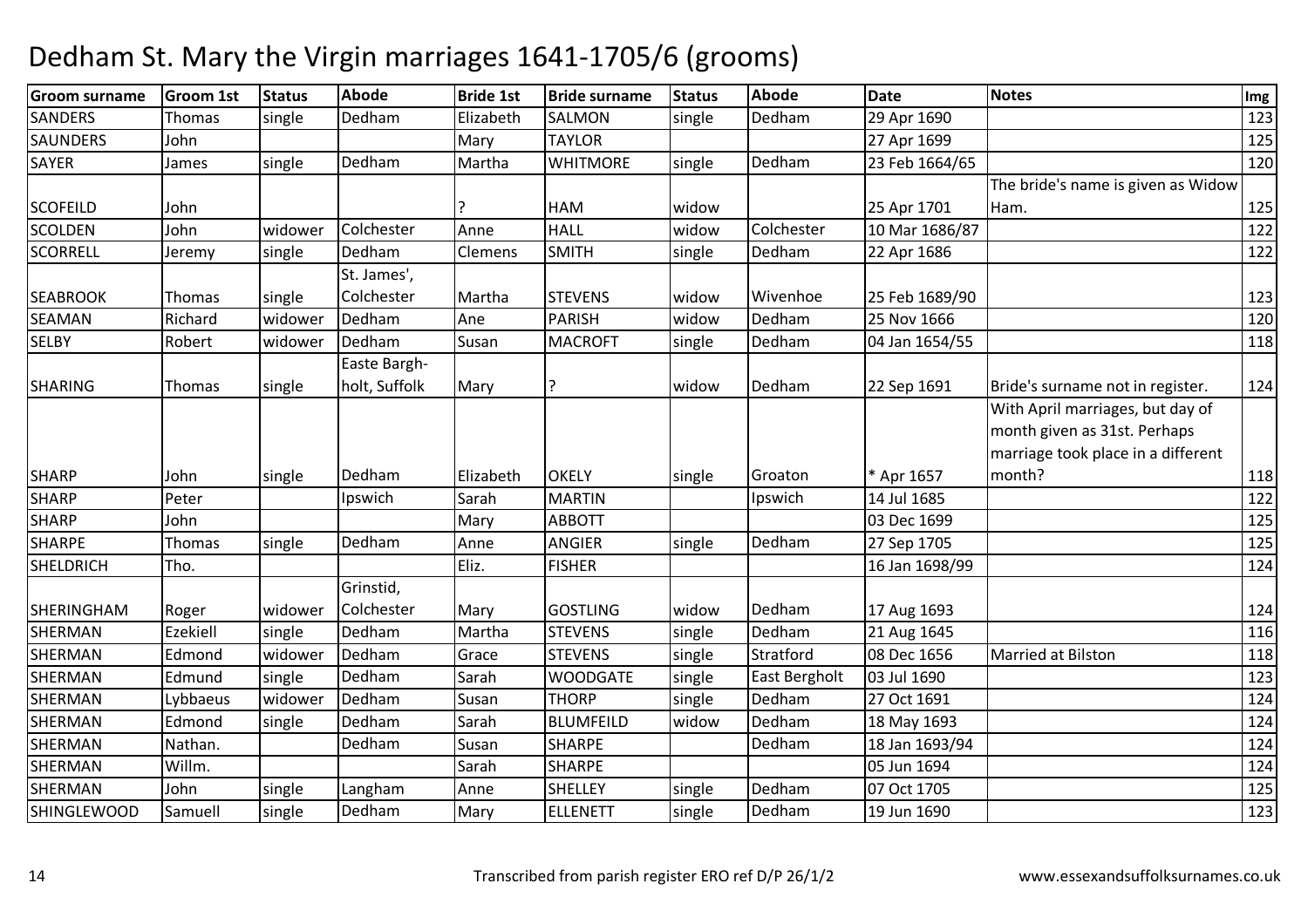| <b>Groom surname</b> | <b>Groom 1st</b> | <b>Status</b> | Abode          | <b>Bride 1st</b> | <b>Bride surname</b> | <b>Status</b> | <b>Abode</b>   | <b>Date</b>    | <b>Notes</b>                         | Img |
|----------------------|------------------|---------------|----------------|------------------|----------------------|---------------|----------------|----------------|--------------------------------------|-----|
| <b>SIDA</b>          | Roger            | single        |                | Mary             | <b>BEESTON</b>       | single        |                | 17 May 1655    | Married at Colchester                | 118 |
| <b>SIDA</b>          | Roger            |               |                | Mary             | <b>FENN</b>          |               |                | 08 Apr 1696    |                                      | 124 |
|                      |                  |               |                |                  |                      |               |                |                |                                      |     |
|                      |                  |               | St. Peter's,   |                  |                      |               |                |                | Bride's abode given as Hocksly Par - |     |
| <b>SKINNER</b>       | Samuel           | single        | Sudbury        | Parnell          | <b>CAREW</b>         | widow         | Hocksly Par.   | 19 Aug 1690    | presumably Little Horkesley.         | 123 |
| <b>SMITH</b>         | William          | single        | Dedham         | Sarah            | <b>HAND</b>          | single        | Dedham         | 16 May 1643    |                                      | 116 |
| <b>SMITH</b>         | Edward           | single        | Dedham         | Mary             | <b>GOODDALE</b>      | single        | Dedham         | 01 May 1645    |                                      | 116 |
| <b>SMITH</b>         | Henry            | widower       | Dedham         | Elizabeth        | <b>BROWNE</b>        | widow         | Dedham         | 25 Aug 1659    |                                      | 119 |
| <b>SMITH</b>         | William          | widower       | Dedham         | Priscilla        | <b>GARWOOD</b>       | widow         | Dedham         | 13 Sep 1683    |                                      | 121 |
|                      |                  |               | St. Mary's,    |                  |                      |               | Old Newton,    |                |                                      |     |
| <b>SMITH</b>         | John             | widower       | Colchester     | Hannah           | <b>ALLISTONE</b>     | single        | Suffolk        | 08 Jun 1691    |                                      | 123 |
| <b>SOUTHRINGWOOD</b> | Richard          |               | Dedham         | Ann              | <b>DEAKES</b>        |               | Dedham         | 25 Sep 1690    |                                      | 123 |
|                      |                  |               |                |                  |                      |               |                |                |                                      |     |
|                      |                  |               |                |                  |                      |               |                |                | Squashed into the bottom of the      |     |
|                      |                  |               |                |                  |                      |               |                |                | page. No day of month, but entered   |     |
|                      |                  |               |                |                  |                      |               |                |                | under a marriage on 9th December,    |     |
| SPARLING             | Tho.             |               |                | Susan            | <b>KING</b>          |               |                | * Dec 1658     | saying "about this time."            | 118 |
| <b>SPENCER</b>       | Robert           | single        | Heighham       | Ann              | <b>BARTON</b>        | single        | Dedham         | 13 Sep 1693    |                                      | 124 |
|                      |                  |               | St. Leonard's, |                  |                      |               | St. Leonard's, |                |                                      |     |
| <b>SPICER</b>        | John             | single        | Colchester     | Sarah            | <b>CARVER</b>        | single        | Colchester     | 17 Sep 1689    |                                      | 123 |
|                      |                  |               |                |                  |                      |               |                |                |                                      |     |
|                      |                  |               |                |                  |                      |               |                |                | Smudge at the end of the bride's     |     |
| <b>SPINK</b>         | Robert           | single        | Dedham         | Anne             | SONIDA[L]            | single        | Dedham         | 24 Oct 1660    | surname so difficult to read.        | 119 |
| <b>SPINK</b>         | Abraham          | single        | Dedham         | Elizabeth        | <b>RICHARDSON</b>    | single        | Dedham         | 18 Oct 1683    |                                      | 121 |
| <b>SPINK</b>         | Abraham          | widower       | Dedham         | Mary             | <b>COOPER</b>        | widow         | Dedham         | 25 Sep 1684    |                                      | 122 |
| <b>STERNES</b>       | Jeffery          | single        | Stebbin        | Grace            | <b>BRANSTON</b>      | single        | Dedham         | 21 Mar 1660/61 | Married at Langham                   | 119 |
| <b>STEVENS</b>       | John             | single        | Dedham         | Abigail          | <b>WEST</b>          | single        | Dedham         | 31 Aug 1693    |                                      | 124 |
| <b>STILLES</b>       | John             | single        | Dedham         | Mary             | HAM                  | single        | Dedham         | 30 Oct 1690    |                                      | 123 |
| <b>STOW</b>          | Francis          | single        | Dedham         | Elizabeth        | <b>HAM</b>           | widow         | Dedham         | 24 Jul 1684    |                                      | 122 |
| <b>STREET</b>        | Samuel           | single        | Dedham         | Sarah            | <b>HAMM</b>          | single        | Dedham         | 05 Feb 1705/6  |                                      | 125 |
| <b>STUDD</b>         | John             |               |                | Hannah           | PIMMINGTON           |               |                | 17 Jan 1694/95 |                                      | 124 |
| <b>TEEBES</b>        | John             | single        |                | Marget           | <b>MAIDSTONE</b>     | single        |                | 15 Feb 1666/67 |                                      | 120 |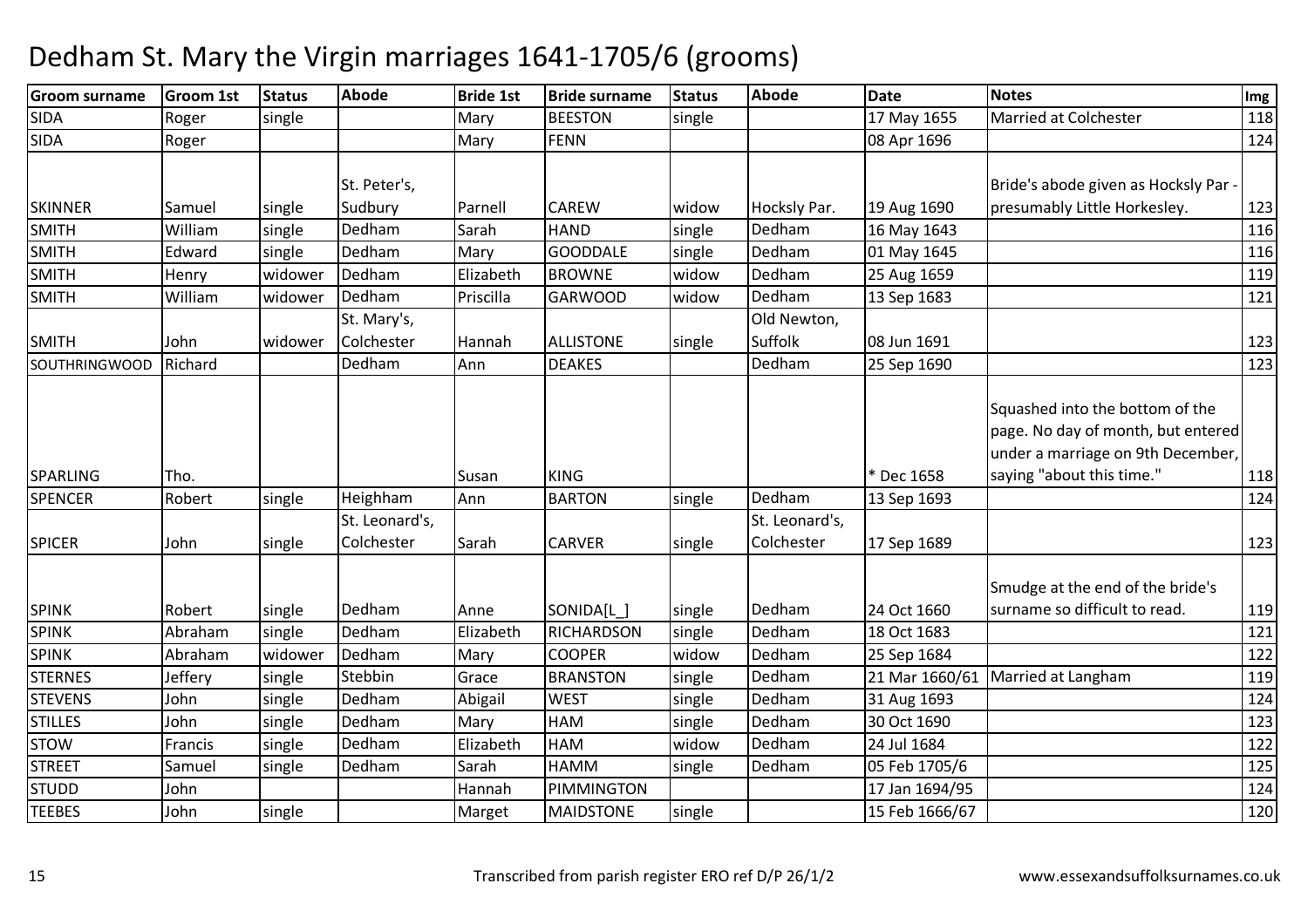#### **Groom surname Groom 1st Status Abode Bride 1st Bride surname Status Abode Date Notes Img THORP Stephen** n |Mary |PARTRIDGE 06 Feb 1695/96 124 **THORPE**  Johnwidower Dedham<br>single Dedham m Susan ROUS single Dedham 10 May 1683 121 m THURSTONN James single Dedham m Susan HAMMAN single Dedham 22 Dec 1663 120 120 m UPSHER Rich. National Rich. Sarah <mark>VINEYARD</mark> VINEYARD Harwich 03 Feb 1697/98<br>BRIDGES single 13 Mar 1655/56 Not clear if the groom is also of Harwich. 124WALKERR Robert Widower Elisabeth BRIDGES single 13 Mar 1655/56 Married at Bromley 118 WALKEREdmond single Dedham m Mary BATT single Dedham 27 Jun 1662 119 WALL John single Stratford, SuffolkDebora SHERMAN single Dedham<br>Judith HAM 24 Jun 1656 Married at Colchester 118<br>11 Apr 1699 124 WALLACEE Sam. Judith HAMM 124 WARD John widower St. Giles', Colchesterr Mary SMITH single Dedham m 30 Dec 1690 123 WARNERHenry Single Dedham<br>John Widower Colchester m Anna RUNTEN single Dedham 05 Oct 1643 116<br>1988 - Europe State Line State Line (1894-1894) **WARNESSE**  Johnn widower Colchester Elizabeth SAYERS single Dedham Dedham 19 Mar 1684/85 122 WARREN George Ann HOUCHING \* \* 1703No date. Entered between marriages from April and September 1703.WASE Christopher single Dedham<br>WATERS Tho. Elizabeth RANG Dedham 10 Sep 1657 The groom is Mr. Christopher Wase 118<br>An THORN 124 WATERSS Tho. Tho. An An THORN<br>Sarah HUMFF N 27 Apr 1697 124 WATLYNN John single Dedham m Sarah HUMFRY single Dedham 03 Apr 1687 | 1222<br>122 | Sarah | HUMFRY | single Dedham | 03 Apr 1687 | 1222 | 1232 | 1242 | 1253 | 1264 | 1272 | 1272 | 1272 | 1 **WATTS** James single Dedhamm Mary WEED single Dedham 10 May 1683 121 121 **WATTS** James Iwidower Dedham m Susan SPEARE single Dedham 09 Jun 1687 | Susan 122 WAYLAND Augustin single Pelden Mary BARKER St. James', Colchester 27 Mar 1694Bride's marital status not in register.WEBB Robert Single Dedham m Damaris BARBER single East Bergholt, Suffolk 22 Mar 1657/58 <sup>118</sup>**WELLS**  Nathaniell widower Dedhamm Anna FULLER single Dedham 11 Dec 1650 1177<br>1172 - Anna Second Line Dedham 11 Dec 1650 1177 **WELLS** S Mathaniel widower Mable Mable COOKE single | 23 Jul 1655 Married at Colchester 118 WENCH Robert single Dedham m Elisa. WENCH single Est Barhold 29 Nov 1666<br>External single Est Barhold 29 Nov 1666 Bride's abode presumably East Bergholt.

#### Dedham St. Mary the Virgin marriages 1641-1705/6 (grooms)

n | Widower | Margret | WEBB

17 Mar 1658/59

 $\overline{118}$ 

125

124

117

 120119

WEBB widow

**WEST** 

John